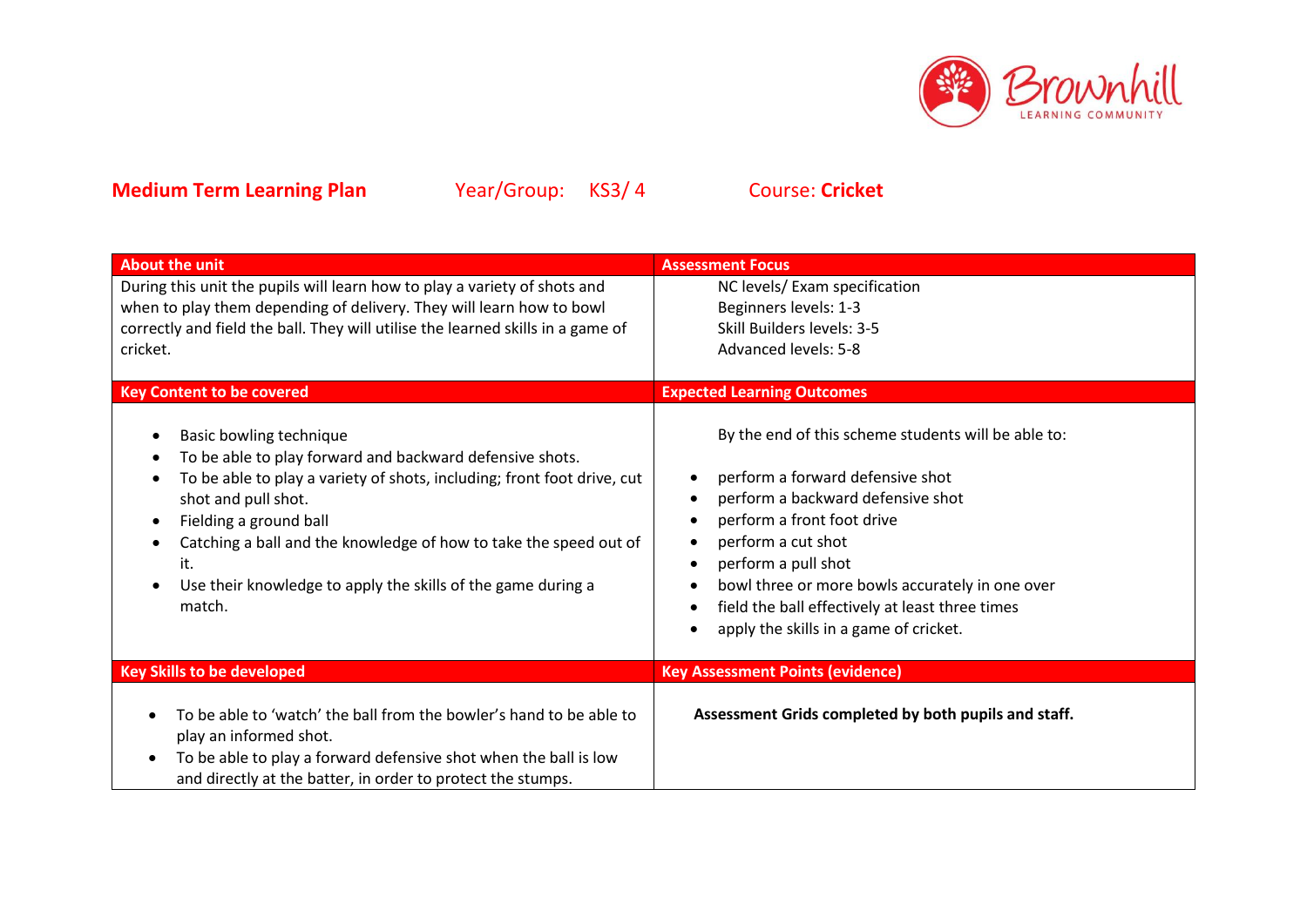

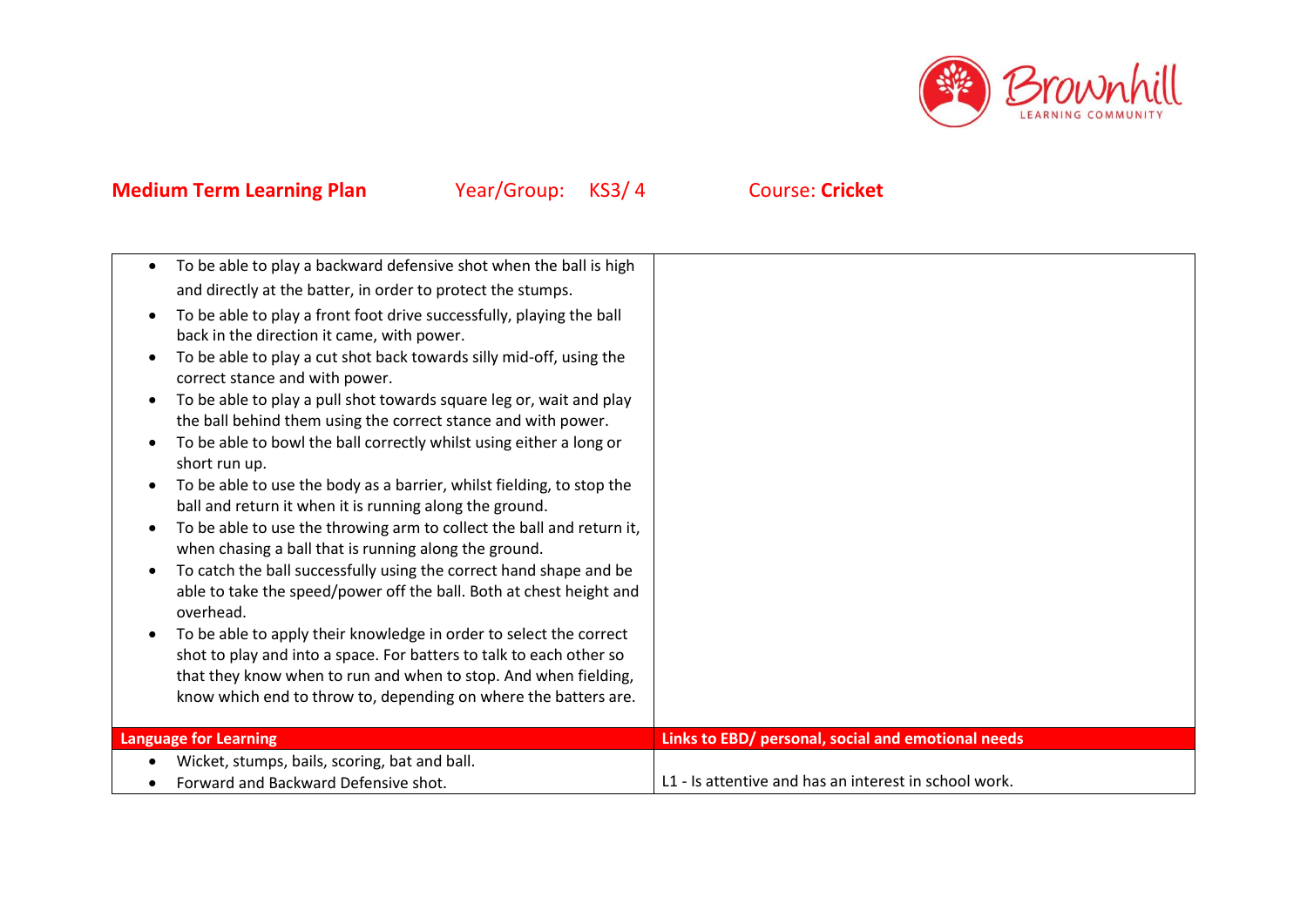

| Front foot drive.                 | L4 - Works efficiently in a group/team.                 |
|-----------------------------------|---------------------------------------------------------|
| Cut shot                          | C3 - Only interrupts and seeks attention appropriately. |
| Pull Shot                         | C4 - Is physically and verbally peaceable.              |
| Throw, catch, field and barrier.  | C5 - Respects property/equipment.                       |
| Bowling, wicket keeper and overs. | E5 - Is emotionally stable and shows self-control.      |
|                                   |                                                         |

| <b>Session</b> | <b>Learning Objectives</b>                                                                                | <b>Content to be covered</b>                                                                                                | <b>Suggested Pedagogy/Teaching</b><br><b>Activities</b>                                                                                                                           | <b>Learning Outcomes</b><br>(Assessment/Level<br>descriptors for this lesson)                                                                                                |
|----------------|-----------------------------------------------------------------------------------------------------------|-----------------------------------------------------------------------------------------------------------------------------|-----------------------------------------------------------------------------------------------------------------------------------------------------------------------------------|------------------------------------------------------------------------------------------------------------------------------------------------------------------------------|
| 1              | To know the lines and<br>terminology of the wicket.<br>To be able to perform a<br>forward defensive shot. | Grip and stance when holding the bat.<br>Wicket lines for bowler and batter.<br>How to perform a forward defensive<br>shot. | Warm up and stretching related to<br>the back, legs and arms.<br>Discussion with the pupils related to<br>prior knowledge of the wicket and<br>the terminology they already know. | Knowledge of the wicket lines.<br>Stepping towards the ball with<br>the head down and the bat low<br>and at a backwards angle.<br>Hand position on the handle of<br>the bat. |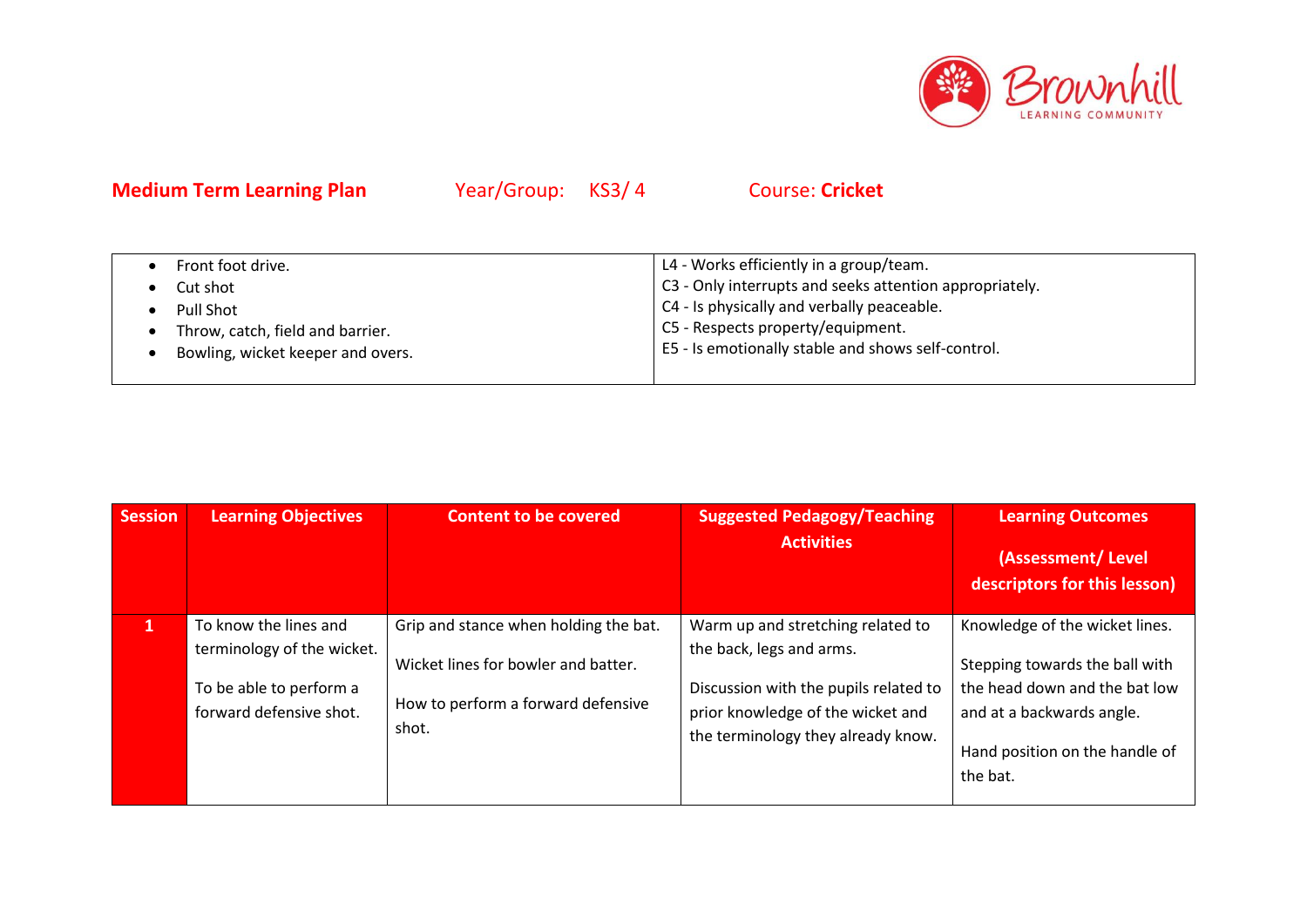

|  | Skill - demonstrate holding the bat.   | Playing the ball downwards and |
|--|----------------------------------------|--------------------------------|
|  | A right-handed player will hold the    | back along the wicket.         |
|  | top of the handle with their left      |                                |
|  | hand, with the right hand below it.    |                                |
|  | When they lift their bat, both         |                                |
|  | elbows should be out to the sides      |                                |
|  | (as though they are cradling a baby)   |                                |
|  | and move together. They stand near     |                                |
|  | or on the batting line, side on to the |                                |
|  | stumps, looking over their left        |                                |
|  | shoulder at the bowler. Let the        |                                |
|  | pupils practice.                       |                                |
|  |                                        |                                |
|  | Explain that the bowler is going to    |                                |
|  | bowl the ball straight at the stumps   |                                |
|  | and that they are going to defend it.  |                                |
|  | To do this, the batter will play a     |                                |
|  | forward defensive shot. This will      |                                |
|  | send the ball onto the floor of the    |                                |
|  | wicket and back towards the            |                                |
|  | bowler.                                |                                |
|  |                                        |                                |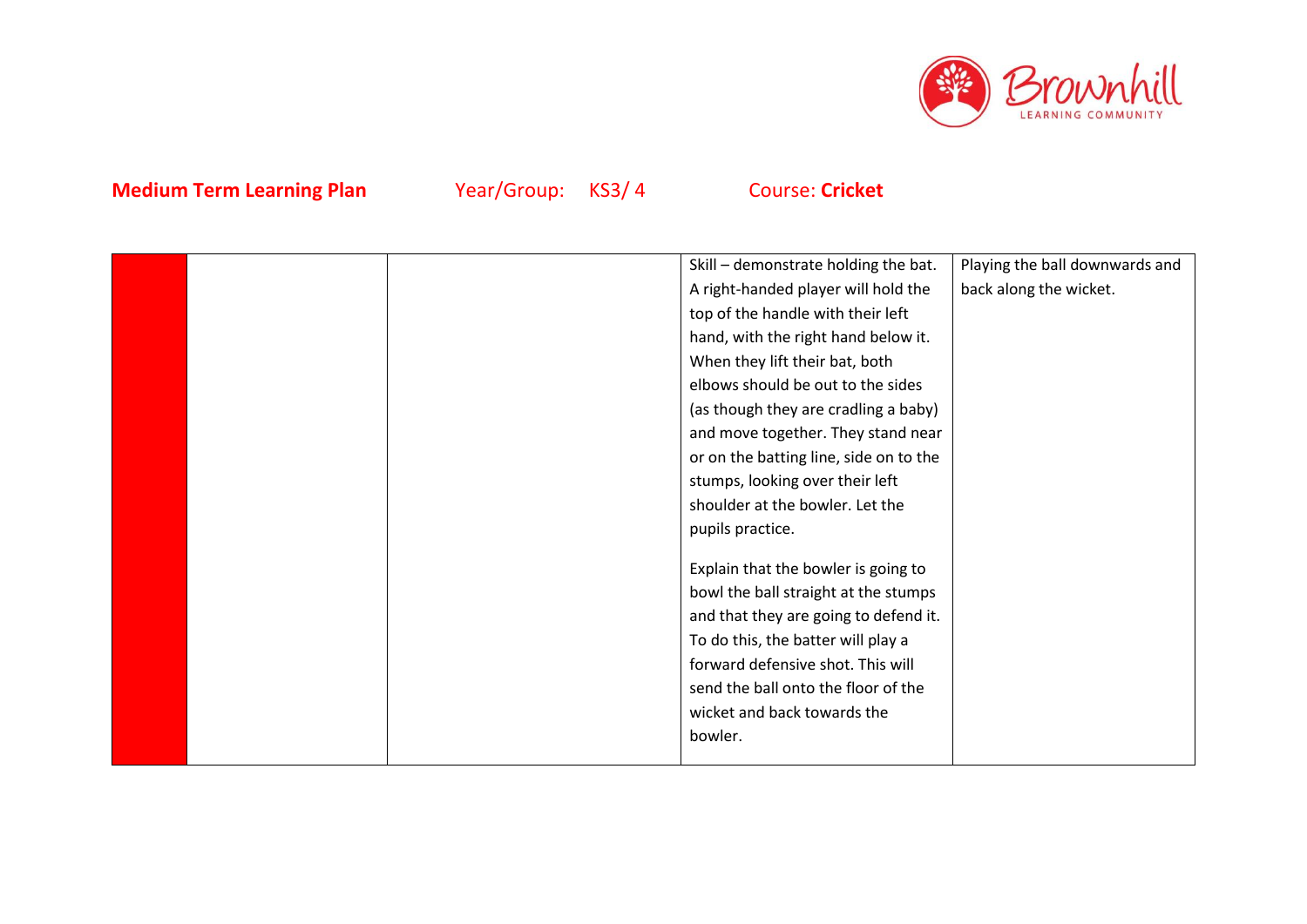

|  | Demonstration - Watch the ball        |  |
|--|---------------------------------------|--|
|  | from the bowler's hand. As it is      |  |
|  | coming low and directly at the        |  |
|  | batter, step forward towards the      |  |
|  | path of the ball, keeping their head  |  |
|  | down. Hold the bat at an angle to     |  |
|  | the floor and low down. Have their    |  |
|  | hands in front of the bottom of the   |  |
|  | bat. Contact the ball to bring it     |  |
|  | down and to protect the stumps.       |  |
|  | The ball should return to the bowler  |  |
|  | along the wicket.                     |  |
|  |                                       |  |
|  | Let the pupils practice. Spread them  |  |
|  | out along one side of the hall and    |  |
|  | facing their partner, who is on the   |  |
|  | other side. Each pair are to bowl     |  |
|  | and bat twenty times.                 |  |
|  |                                       |  |
|  | Game Play - Still in their pairs, one |  |
|  | pupil will bowl 12 balls (two overs). |  |
|  | The other pupil in the pair is the    |  |
|  | wicket keeper. The rest of the pupils |  |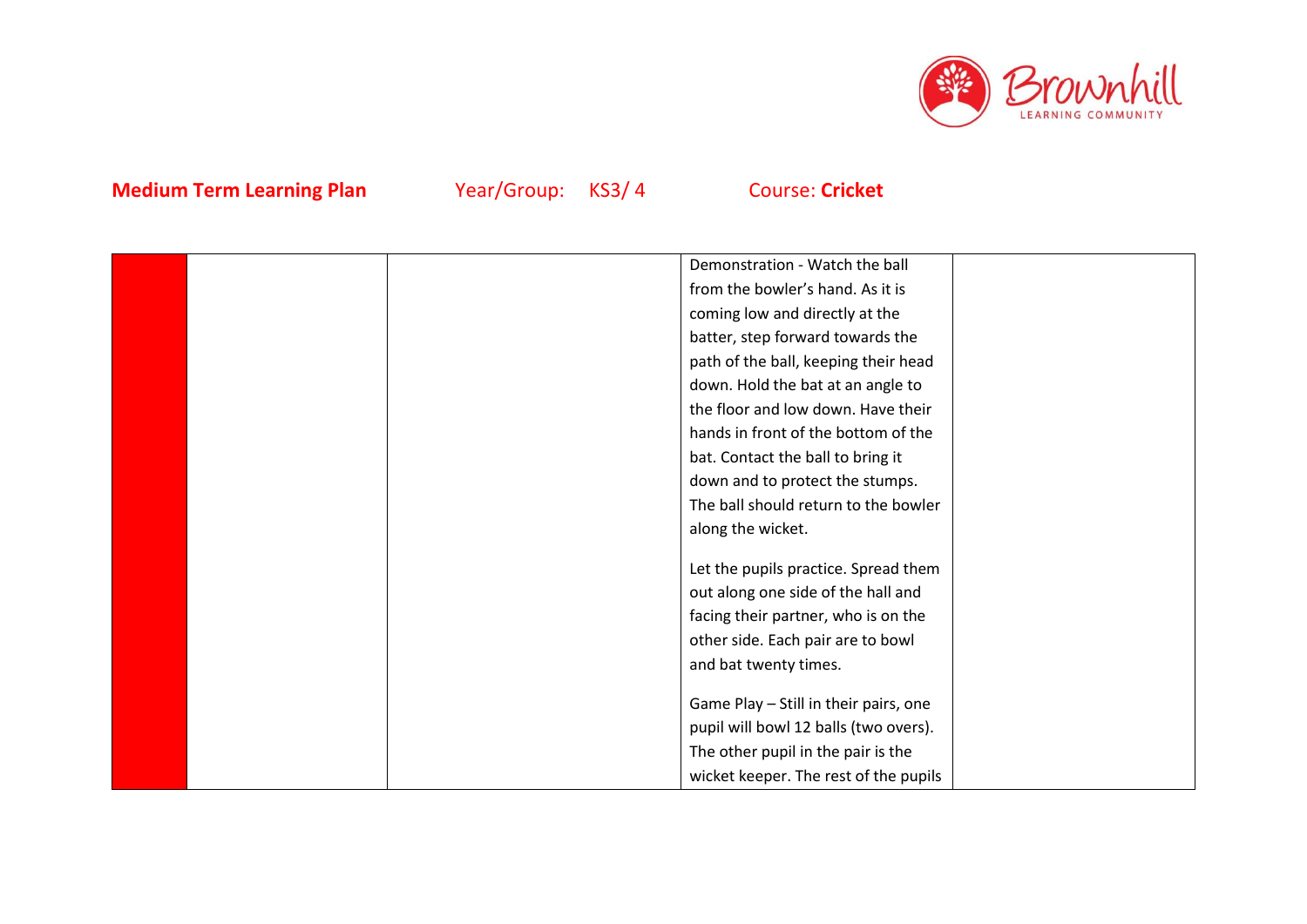

|  | are to spread themselves out and       |  |
|--|----------------------------------------|--|
|  | field with one pupil choosing to bat.  |  |
|  | Allow basic bowling where the pupil    |  |
|  | is stationary with their arm straight  |  |
|  | and over their head. Some pupils       |  |
|  | may find it easier to bowl underarm.   |  |
|  | Once the pair has each bowled 12       |  |
|  | balls, another pair come in to         |  |
|  | bowl/wicket keep. The batter scores    |  |
|  | 2 points every time the ball is played |  |
|  | back with a forward defensive shot.    |  |
|  | No points are given for other shots.   |  |
|  | The will encourage the batter to       |  |
|  | play the shot they have practiced.     |  |
|  | The batter will earn a maximum of      |  |
|  | 48 points. 5 points are to be          |  |
|  | deducted if the bowler hits the        |  |
|  | stumps. Once the pair have bowled      |  |
|  | and been the wicket keeper, and        |  |
|  | everyone has had a chance to bat,      |  |
|  | then the game is finished.             |  |
|  | Depending on time, the amount of       |  |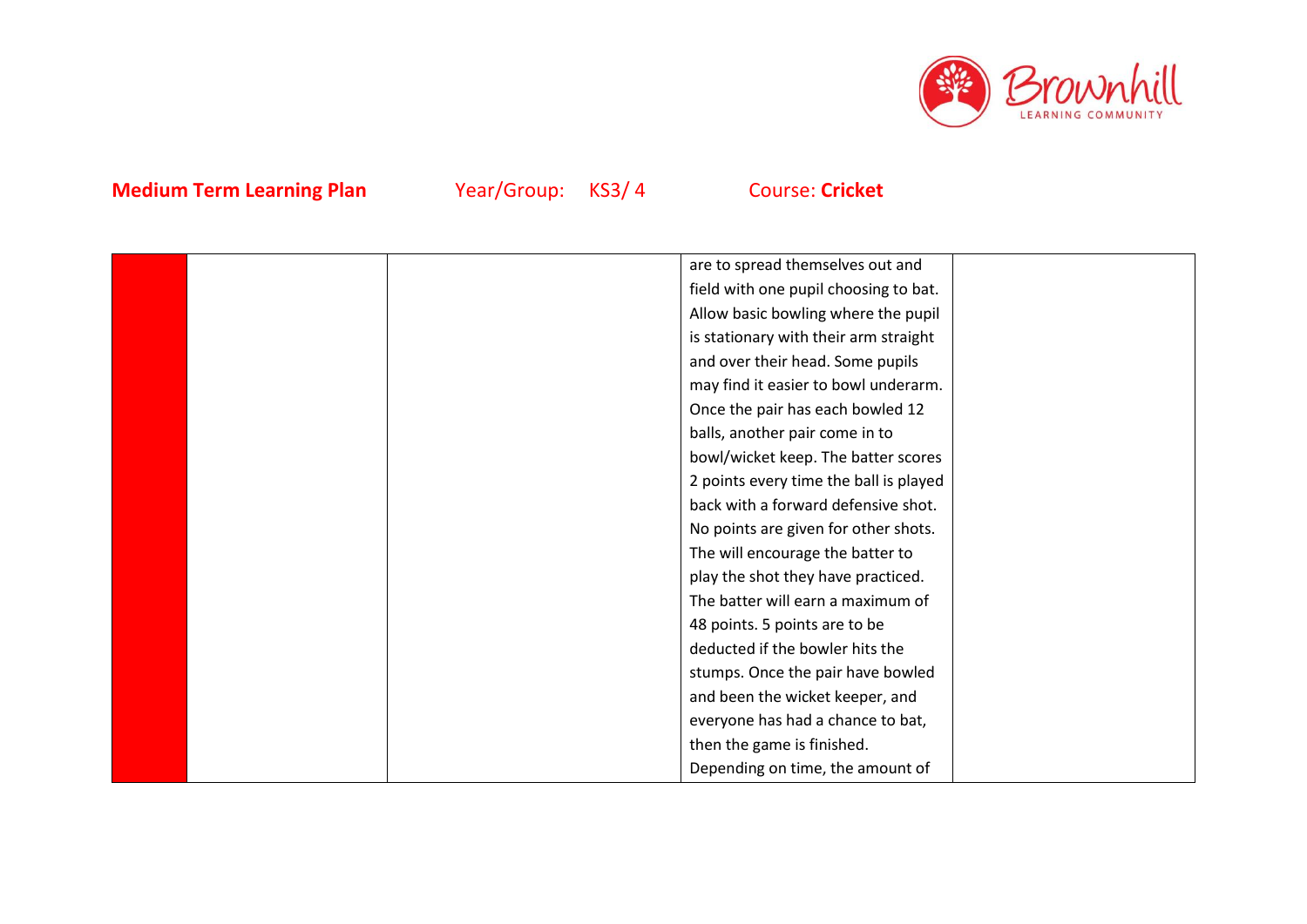

|                |                        |                                                                       | overs each pupil bowls can be                                           |                                                      |
|----------------|------------------------|-----------------------------------------------------------------------|-------------------------------------------------------------------------|------------------------------------------------------|
|                |                        |                                                                       | altered.                                                                |                                                      |
|                |                        |                                                                       | Warm down and equipment away.                                           |                                                      |
| $\overline{2}$ | To know how to perform | Recap wicket lines, grip and                                          | Warm up and stretches focusing on                                       | Memory of wicket lines, grip,                        |
|                | a backward defensive   | terminology.                                                          | arms, wrists, leg and back.                                             | stance and how to play a                             |
|                | shot.                  | How to perform a backward defensive<br>shot for a high bouncing ball. | Discussion - what can the pupils<br>remember about the bat grip,        | forward defensive shot from the<br>previous session. |
|                |                        |                                                                       | wicket lines and the forward                                            | Grip, angle and height of bat for                    |
|                |                        |                                                                       | defensive shot from the previous                                        | the backward defensive shot.                         |
|                |                        |                                                                       | session.                                                                | Stepping back and away from                          |
|                |                        |                                                                       | Explanation - how to play a                                             | the ball. Showing an awareness                       |
|                |                        |                                                                       | backward defensive shot when the                                        | of where the stumps are.                             |
|                |                        |                                                                       | ball is pitched in the middle of the<br>wicket and is bouncing up high. | Ball played down and back<br>along the wicket.       |
|                |                        |                                                                       | Watch the ball from the bowler's                                        |                                                      |
|                |                        |                                                                       | hand. As it is coming in high and                                       |                                                      |
|                |                        |                                                                       | directly at the batter, step                                            |                                                      |
|                |                        |                                                                       | backwards keeping the body in the                                       |                                                      |
|                |                        |                                                                       | path of the ball. Hold the bat at an                                    |                                                      |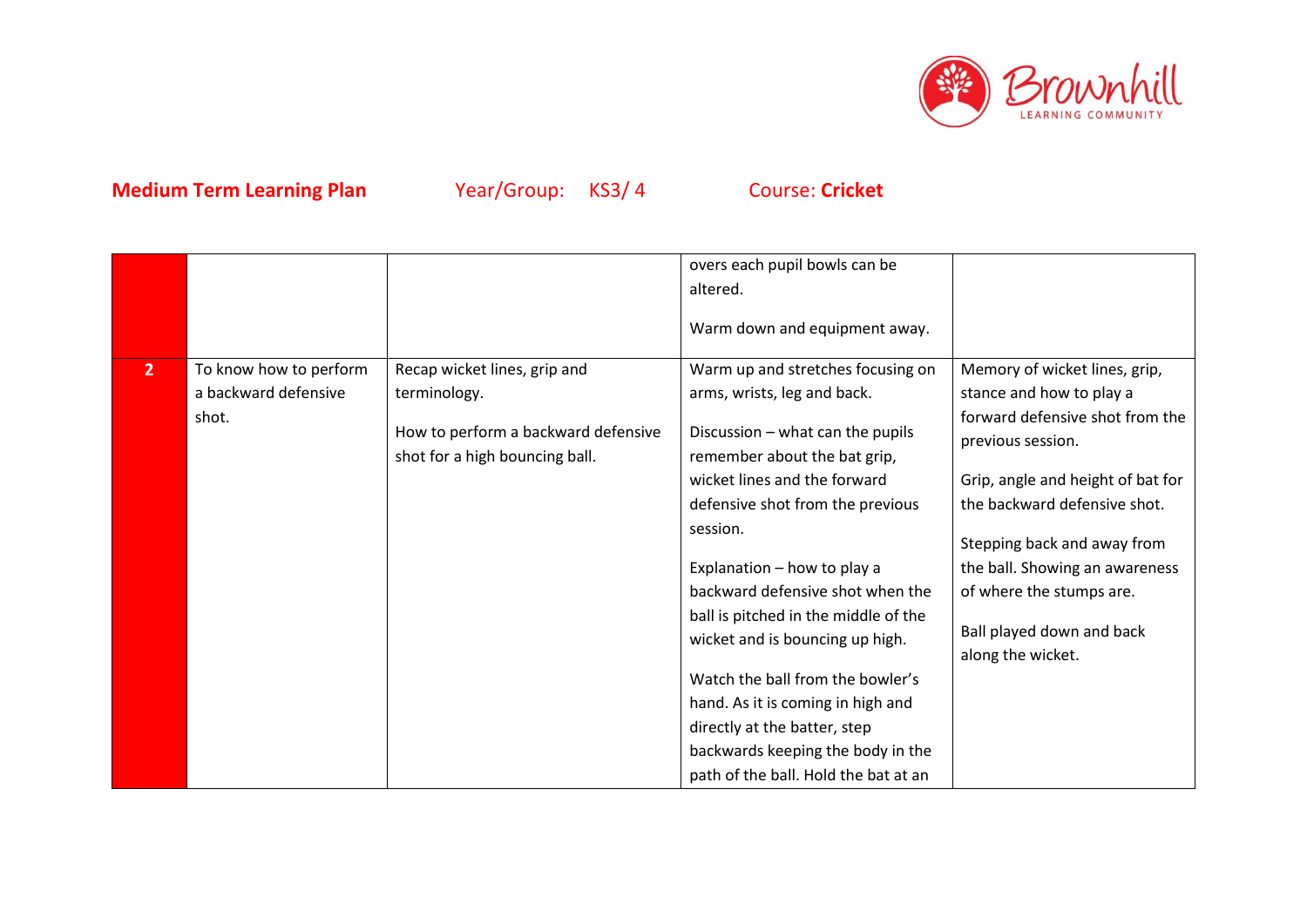

|  | angle to the floor and at chest        |  |
|--|----------------------------------------|--|
|  | height. Have the hands in front of     |  |
|  | the bottom of the bat. Contact the     |  |
|  | ball to bring it down and to protect   |  |
|  | the stumps. Demonstrate and point      |  |
|  | out that the pupils, when playing      |  |
|  | the shot, will be stepping backwards   |  |
|  | and close to their stumps. There is    |  |
|  | very little back swing of the bat.     |  |
|  |                                        |  |
|  | As in the previous lesson, in pairs    |  |
|  | with the batter near to the wall of    |  |
|  | the hall, the bowler facing them on    |  |
|  | the other side, allow the pupils to    |  |
|  | practice by facing twenty bowls        |  |
|  | each. The bowler will hold the ball    |  |
|  | above their head and pitch the ball    |  |
|  | into the middle of the hall so that it |  |
|  | bounces up and high. A tennis ball     |  |
|  | would be better to use for the         |  |
|  | bounce.                                |  |
|  |                                        |  |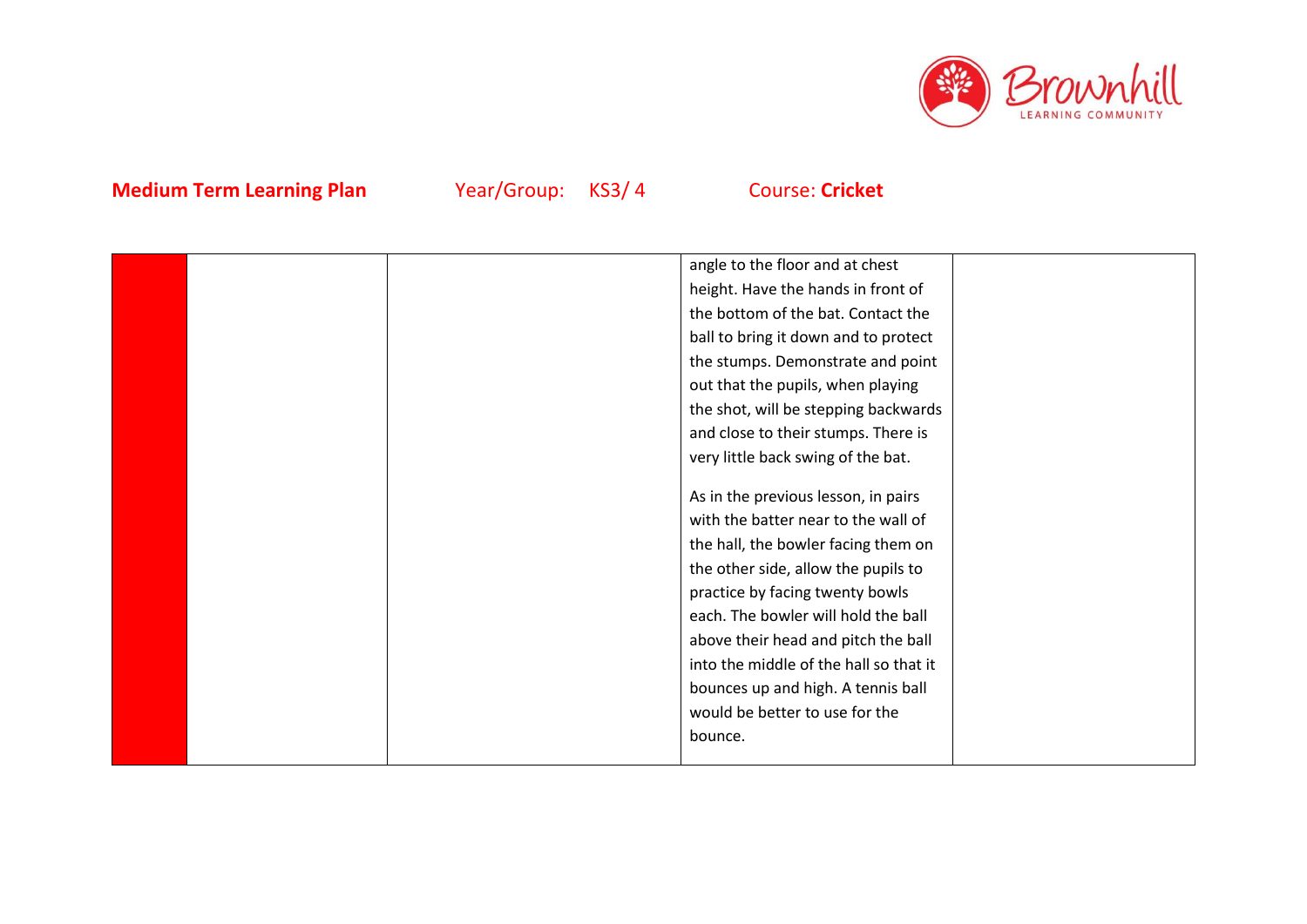

| Game Play - Still in their pairs, one<br>pupil will bowl 12 balls (two overs).<br>The other pupil in the pair is the<br>wicket keeper. The rest of the pupils<br>are to spread themselves out and<br>field with one pupil choosing to bat.<br>Allow basic bowling. Once the pair<br>has each bowled 12 balls, another<br>pair come in to bowl/wicket keep.<br>The batter scores 2 points every<br>time the ball is played back with a<br>backward defensive shot. No points<br>are given for other shots. The will<br>encourage the batter to play the<br>shot they have practiced. The batter<br>will earn a maximum of 48 points. 5<br>points are to be deducted if the<br>bowler hits the stumps with the ball<br>or, the batter contacts them with<br>their bat. Once the pair have<br>bowled and been the wicket keeper, |  |  |  |
|-------------------------------------------------------------------------------------------------------------------------------------------------------------------------------------------------------------------------------------------------------------------------------------------------------------------------------------------------------------------------------------------------------------------------------------------------------------------------------------------------------------------------------------------------------------------------------------------------------------------------------------------------------------------------------------------------------------------------------------------------------------------------------------------------------------------------------|--|--|--|
|                                                                                                                                                                                                                                                                                                                                                                                                                                                                                                                                                                                                                                                                                                                                                                                                                               |  |  |  |
|                                                                                                                                                                                                                                                                                                                                                                                                                                                                                                                                                                                                                                                                                                                                                                                                                               |  |  |  |
|                                                                                                                                                                                                                                                                                                                                                                                                                                                                                                                                                                                                                                                                                                                                                                                                                               |  |  |  |
|                                                                                                                                                                                                                                                                                                                                                                                                                                                                                                                                                                                                                                                                                                                                                                                                                               |  |  |  |
|                                                                                                                                                                                                                                                                                                                                                                                                                                                                                                                                                                                                                                                                                                                                                                                                                               |  |  |  |
|                                                                                                                                                                                                                                                                                                                                                                                                                                                                                                                                                                                                                                                                                                                                                                                                                               |  |  |  |
|                                                                                                                                                                                                                                                                                                                                                                                                                                                                                                                                                                                                                                                                                                                                                                                                                               |  |  |  |
|                                                                                                                                                                                                                                                                                                                                                                                                                                                                                                                                                                                                                                                                                                                                                                                                                               |  |  |  |
|                                                                                                                                                                                                                                                                                                                                                                                                                                                                                                                                                                                                                                                                                                                                                                                                                               |  |  |  |
|                                                                                                                                                                                                                                                                                                                                                                                                                                                                                                                                                                                                                                                                                                                                                                                                                               |  |  |  |
|                                                                                                                                                                                                                                                                                                                                                                                                                                                                                                                                                                                                                                                                                                                                                                                                                               |  |  |  |
|                                                                                                                                                                                                                                                                                                                                                                                                                                                                                                                                                                                                                                                                                                                                                                                                                               |  |  |  |
|                                                                                                                                                                                                                                                                                                                                                                                                                                                                                                                                                                                                                                                                                                                                                                                                                               |  |  |  |
|                                                                                                                                                                                                                                                                                                                                                                                                                                                                                                                                                                                                                                                                                                                                                                                                                               |  |  |  |
|                                                                                                                                                                                                                                                                                                                                                                                                                                                                                                                                                                                                                                                                                                                                                                                                                               |  |  |  |
|                                                                                                                                                                                                                                                                                                                                                                                                                                                                                                                                                                                                                                                                                                                                                                                                                               |  |  |  |
|                                                                                                                                                                                                                                                                                                                                                                                                                                                                                                                                                                                                                                                                                                                                                                                                                               |  |  |  |
|                                                                                                                                                                                                                                                                                                                                                                                                                                                                                                                                                                                                                                                                                                                                                                                                                               |  |  |  |
|                                                                                                                                                                                                                                                                                                                                                                                                                                                                                                                                                                                                                                                                                                                                                                                                                               |  |  |  |
|                                                                                                                                                                                                                                                                                                                                                                                                                                                                                                                                                                                                                                                                                                                                                                                                                               |  |  |  |
|                                                                                                                                                                                                                                                                                                                                                                                                                                                                                                                                                                                                                                                                                                                                                                                                                               |  |  |  |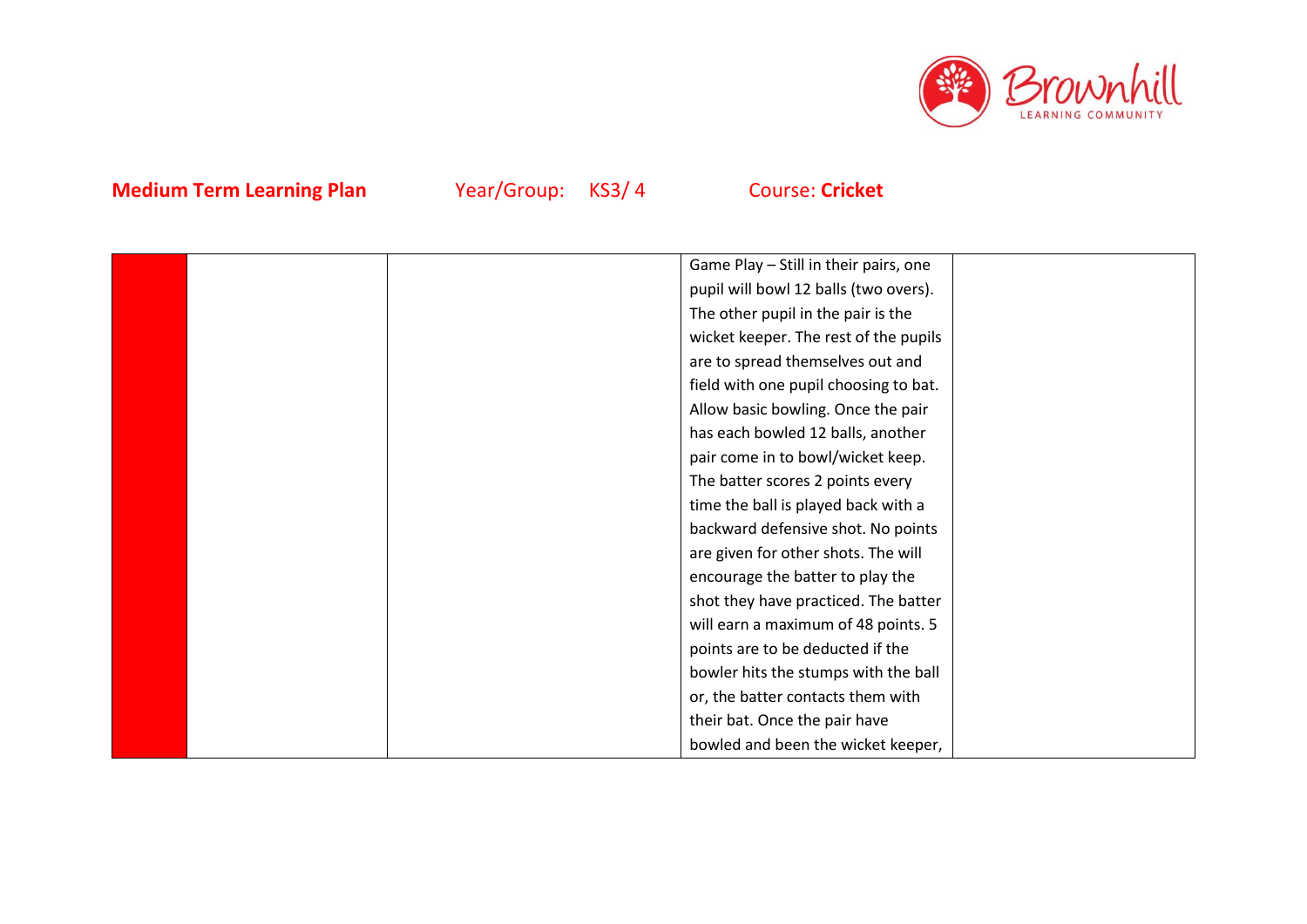

|   |                            |                                           | and everyone has had a chance to                                                                                                                                                                                                                                                                                                                                                                                                      |                                                                                                                            |
|---|----------------------------|-------------------------------------------|---------------------------------------------------------------------------------------------------------------------------------------------------------------------------------------------------------------------------------------------------------------------------------------------------------------------------------------------------------------------------------------------------------------------------------------|----------------------------------------------------------------------------------------------------------------------------|
|   |                            |                                           | bat, then the game is finished.                                                                                                                                                                                                                                                                                                                                                                                                       |                                                                                                                            |
|   |                            |                                           | Warm down and equipment away.                                                                                                                                                                                                                                                                                                                                                                                                         |                                                                                                                            |
| 3 | Be able to perform a front | The pupils will learn how to play a front | Warm up and stretches focusing on                                                                                                                                                                                                                                                                                                                                                                                                     | Knowledge of how to play a                                                                                                 |
|   | foot drive.                | foot drive and utilise the skill during   | legs, wrists and arms.                                                                                                                                                                                                                                                                                                                                                                                                                | backward defensive shot from                                                                                               |
|   |                            | game play.                                | Discussion - ask the pupils to                                                                                                                                                                                                                                                                                                                                                                                                        | the previous lesson.                                                                                                       |
|   |                            |                                           | breakdown how that played a                                                                                                                                                                                                                                                                                                                                                                                                           | Step forwards towards the path                                                                                             |
|   |                            |                                           | backward defensive shot and what                                                                                                                                                                                                                                                                                                                                                                                                      | of the ball with their head down                                                                                           |
|   |                            |                                           | they have to be aware of (stumps).                                                                                                                                                                                                                                                                                                                                                                                                    | and looking at the ball.                                                                                                   |
|   |                            |                                           | Explanation and demonstration of a<br>front foot drive. Watch the ball as it<br>leaves the bowler's hand. If it is<br>travelling down the left or right of<br>wicket, step towards it with the<br>front food, keeping the head down.<br>Bring the bat through from behind,<br>playing the ball back in the direction<br>it has come from, with power. The<br>bat should finish high and the pupil<br>should follow through with their | Bat played from behind and<br>brought through to a high level.<br>Step through the play of the ball<br>with the back foot. |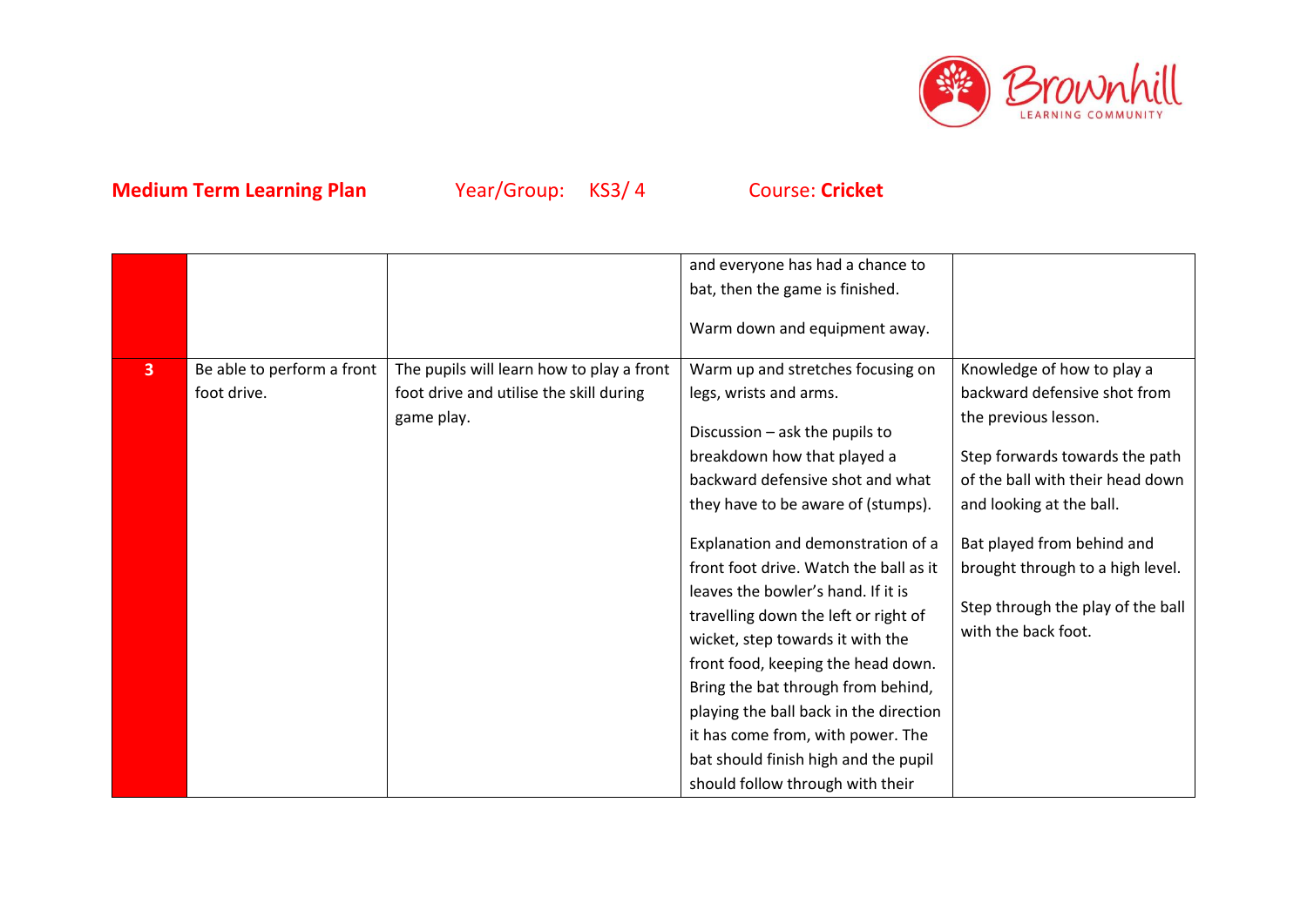

| back foot. The ball should travel at    |  |
|-----------------------------------------|--|
| height above the bowler.                |  |
|                                         |  |
| Practice - in 3s. Using the length of   |  |
| the hall with the batter at one end,    |  |
| the bowler stands in the middle and     |  |
| uses a simple bowl to pitch the ball    |  |
| either to the left or right side of the |  |
| batter. He/she must be careful not      |  |
| to bowl the ball outside of the         |  |
| 'wide' lines. The third pupil stands    |  |
| at the far end of the hall behind the   |  |
| bowler. Their aim is to try to catch    |  |
| the ball. The batter's aim is to try to |  |
| play the ball over the heads of both    |  |
| opponents and hit the far wall with     |  |
| the ball. Each player is to bat and     |  |
| bowl 15 times.                          |  |
|                                         |  |
| Game play - As with the previous        |  |
| sessions, pupils bowl and wicket        |  |
| keep in pairs. One pupil bats at a      |  |
| time and the rest field. Points are     |  |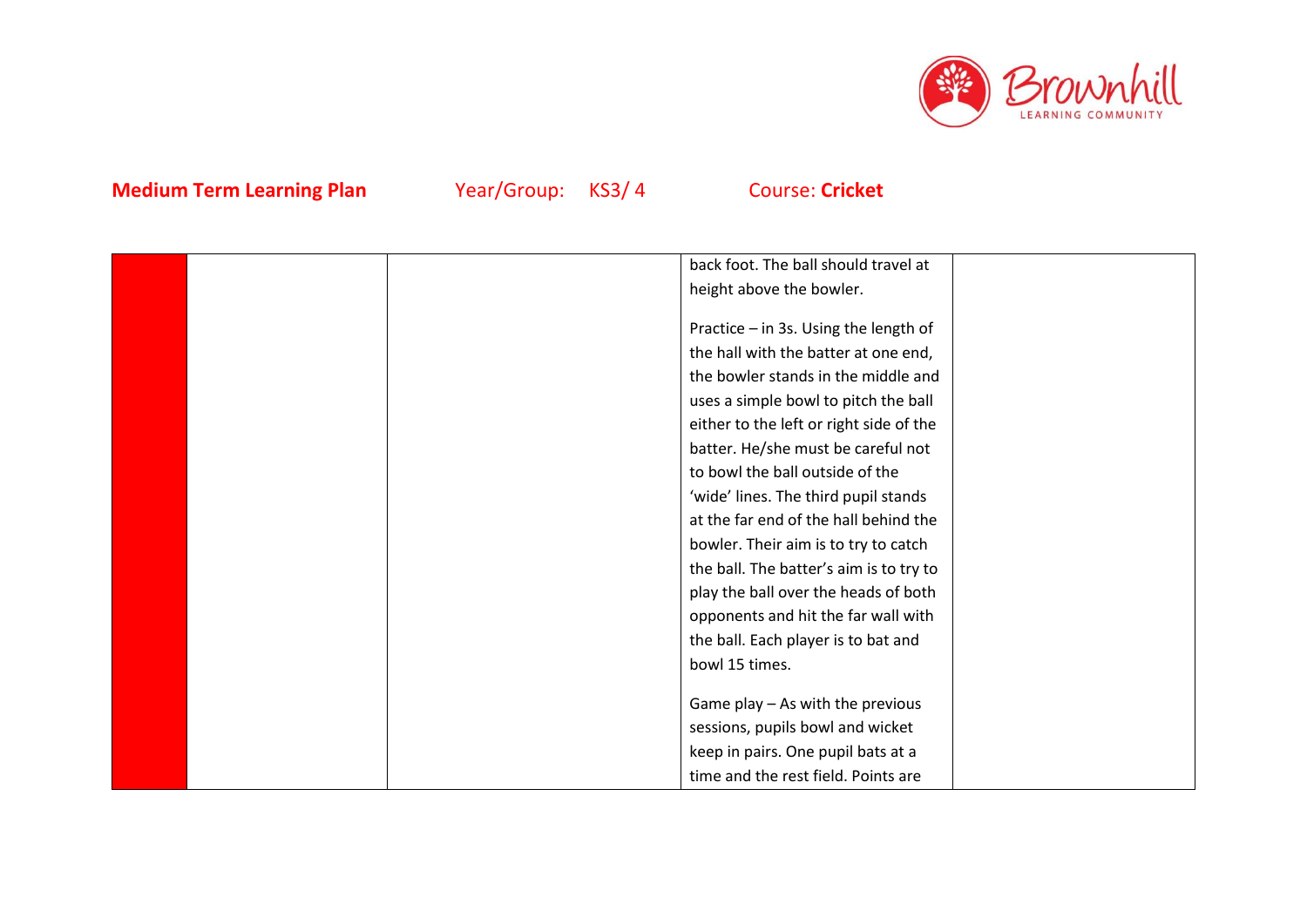

|                |                                   |                                                                                                                                                                                            | scored for hitting the far wall with<br>the ball, and deducted for either<br>hitting their stumps or the ball<br>striking them. The batter will face<br>two overs, one from each pupil in<br>the pair.<br>Warm down and equipment away.                                                                                                                                                                                                                                       |                                                                                                                                                          |
|----------------|-----------------------------------|--------------------------------------------------------------------------------------------------------------------------------------------------------------------------------------------|-------------------------------------------------------------------------------------------------------------------------------------------------------------------------------------------------------------------------------------------------------------------------------------------------------------------------------------------------------------------------------------------------------------------------------------------------------------------------------|----------------------------------------------------------------------------------------------------------------------------------------------------------|
| $\overline{4}$ | Be able to perform a cut<br>shot. | Pupils will learn to play a cut shot and<br>utilise it in a controlled game scenario.<br>They will learn the fielding positions -<br>square leg, silly mid-on, silly mid-off<br>and slips. | Warm up and stretches focusing on<br>legs, back, arms and wrists.<br>Discussion - ask the pupils to<br>explain how to play a forward drive<br>shot. Why is important to get height<br>on the ball?<br>Explanation and Demonstration of a<br>Cut Shot - Watch as the ball leave<br>the bowler's hand, it is high and<br>travelling down one side of the<br>wicket. Keeping the bat parallel to<br>the floor, step towards the ball and<br>hit it forwards at a 45-degree angle | Watching the ball.<br>Bat position before playing the<br>ball.<br>Angle of ball direction once<br>played.<br>Stepping through after playing<br>the ball. |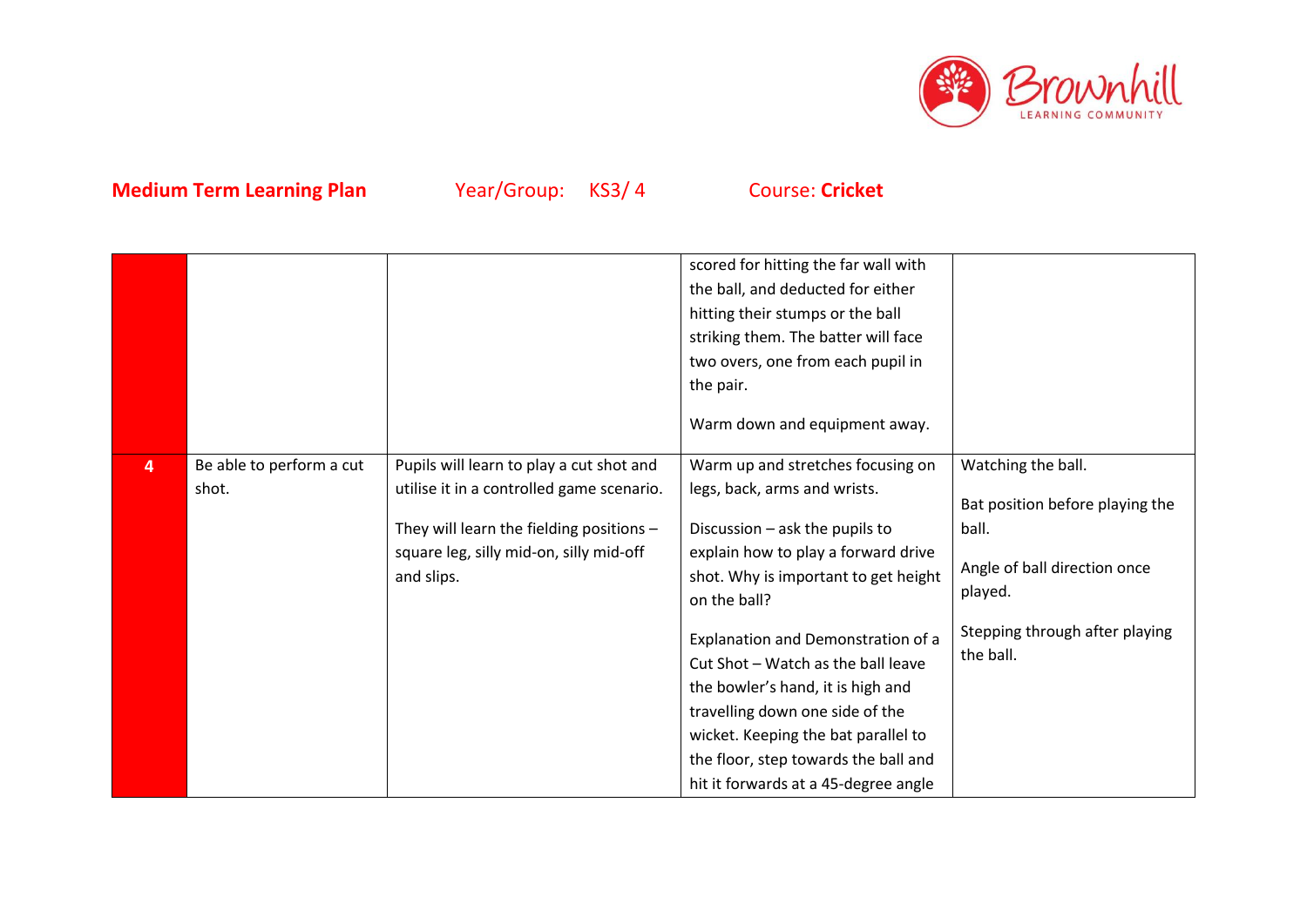

|  | to the bowler. To gain power, step     |  |
|--|----------------------------------------|--|
|  | forwards and play through the ball.    |  |
|  | The ball should travel between Silly   |  |
|  | Mid-on and Square Leg if coming        |  |
|  | down the left of the wicket. (On the   |  |
|  | right side, it should be played        |  |
|  | between Silly Mid-off and Slips).      |  |
|  | Explain where the fielding positions   |  |
|  | are both on a board (if available)     |  |
|  | and on the field.                      |  |
|  |                                        |  |
|  | Practice - In 4s (bowler, batter and   |  |
|  | two fielders playing 'on' side)        |  |
|  | position the teams on opposite         |  |
|  | sides of the hall, with the batters in |  |
|  | the middle. This will ensure that the  |  |
|  | ball is not travelling towards other   |  |
|  | pupils, only their team. The aim for   |  |
|  | the batter is to play the ball         |  |
|  | between the two fielders (square       |  |
|  | leg and silly mid-on). Rotate          |  |
|  | positions so that each pupil has a     |  |
|  | turn at every position with at least   |  |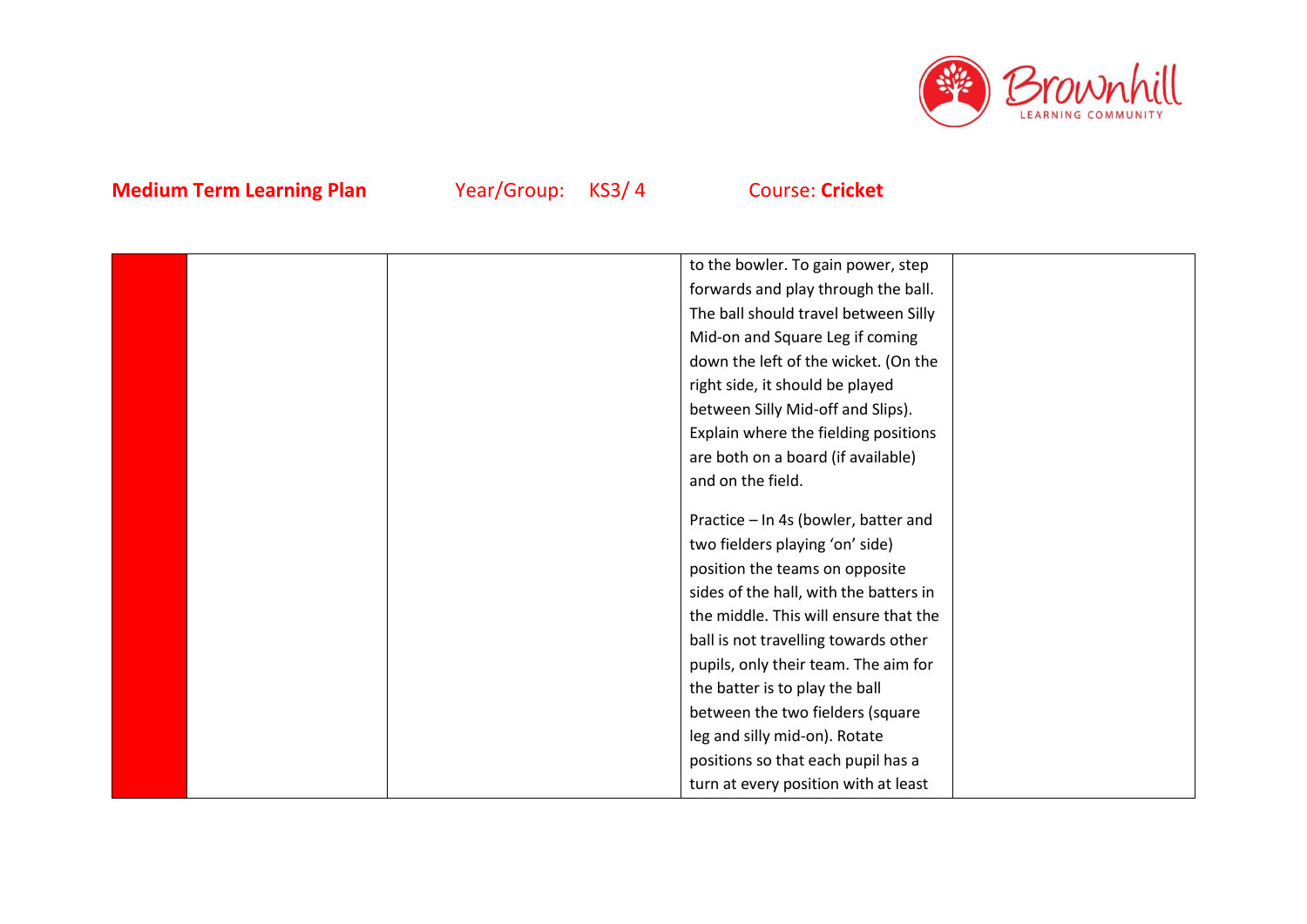

|   | Be able to perform a pull |                                                                                                                                                                  | 10 bowls. Again, allow the bowler,<br>for accuracy, to play a simple<br>overhead bowl.<br>Game Play - as with previous<br>sessions with the batter encouraged<br>to play a cut shot in order to gain<br>points.<br>Warm down, discussion related to<br>learning and equipment away.                          | Pupils taking a backward step                                                                                                                                                                                                              |
|---|---------------------------|------------------------------------------------------------------------------------------------------------------------------------------------------------------|--------------------------------------------------------------------------------------------------------------------------------------------------------------------------------------------------------------------------------------------------------------------------------------------------------------|--------------------------------------------------------------------------------------------------------------------------------------------------------------------------------------------------------------------------------------------|
| 5 | shot.                     | Pupils will learn how to play a pull shot<br>and use it in a game situation.<br>Fielding positions - Square Leg, Wicket<br>Keeper and Fine Leg on the 'on' side. | Warm-up and stretches focusing on<br>back, hips, legs, arms and wrist.<br>Discussion related to skills and key<br>terms learned during the previous<br>lesson with pupils explaining.<br>Explanation and Demonstration of<br>the Pull Shot - As the ball leaves the<br>bowlers hand, it will travel down the | with their front foot, bringing it<br>to the side of their body.<br>Awareness of their position in<br>relation to the stumps.<br>Playing the ball when it is nearly<br>level with them in order for it to<br>travel between Square Leg and |
|   |                           |                                                                                                                                                                  | wicket towards the back of the<br>batter. It bounces high toward                                                                                                                                                                                                                                             | Fine leg or, Fine leg and Wicket<br>Keeper.                                                                                                                                                                                                |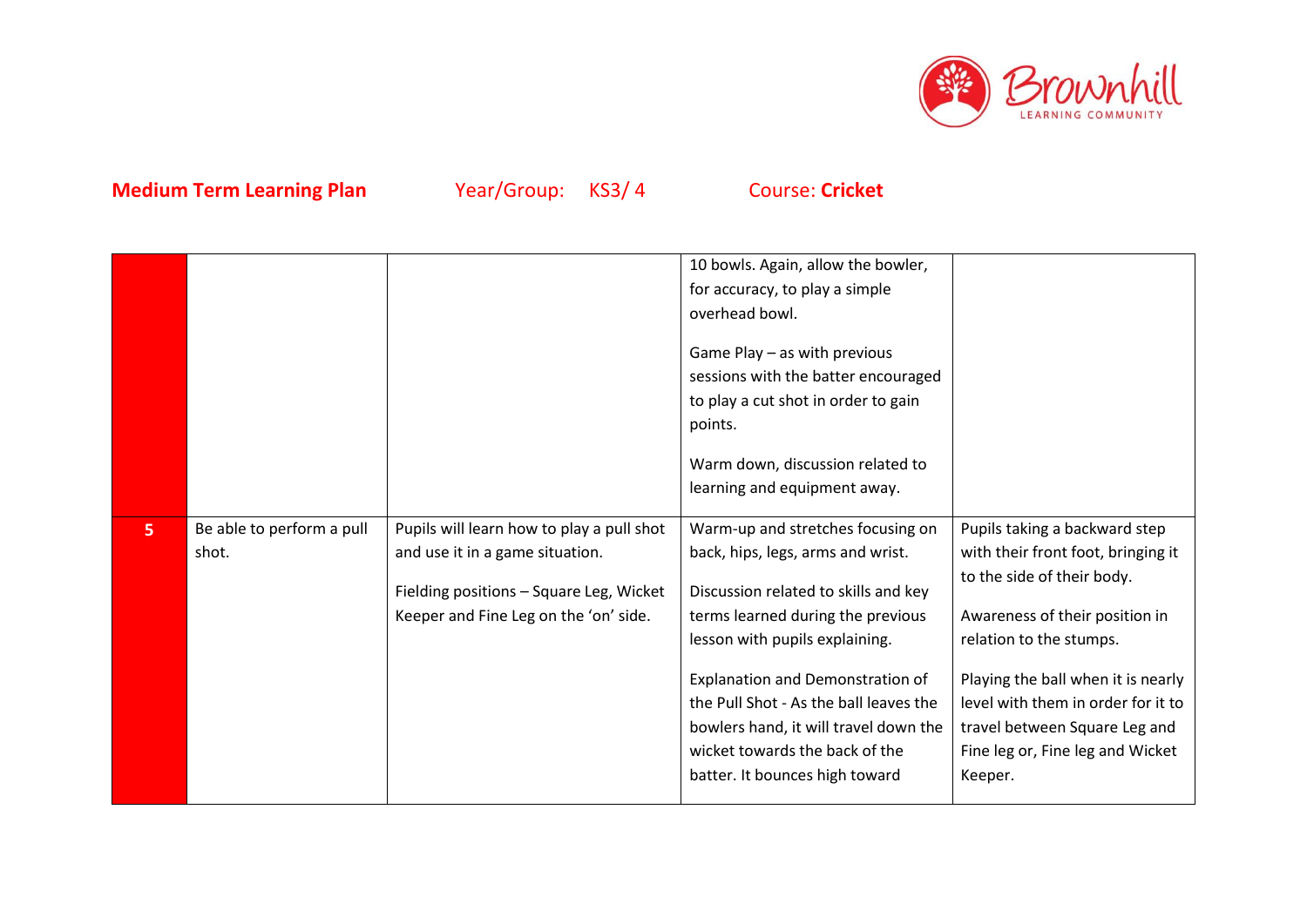

|  | shoulder height. Step backwards         |  |
|--|-----------------------------------------|--|
|  | with the front foot and place it to     |  |
|  | the side of the body. The bat is lifted |  |
|  | and ready to swing through the ball.    |  |
|  | As you play the ball, rotate the hips   |  |
|  | in the direction of play. Hit the ball  |  |
|  | when it is level with you, sending it   |  |
|  | over square leg or between them         |  |
|  | and Fine Leg. Alternatively, chose to   |  |
|  | play further round between Fine Leg     |  |
|  | and the Wicket Keeper. Step round       |  |
|  | with the right leg to regain balance.   |  |
|  |                                         |  |
|  | Practice - In 4s (bowler, batter and    |  |
|  | two fielders playing 'on' side)         |  |
|  | position the teams on opposite ends     |  |
|  | of the hall, with the batters in the    |  |
|  | middle of their half and the bowlers    |  |
|  | in the centre circle. This will ensure  |  |
|  | that the ball is not travelling         |  |
|  | towards other pupils, only their        |  |
|  | team. The aim for the batter is to      |  |
|  | play the ball between the two           |  |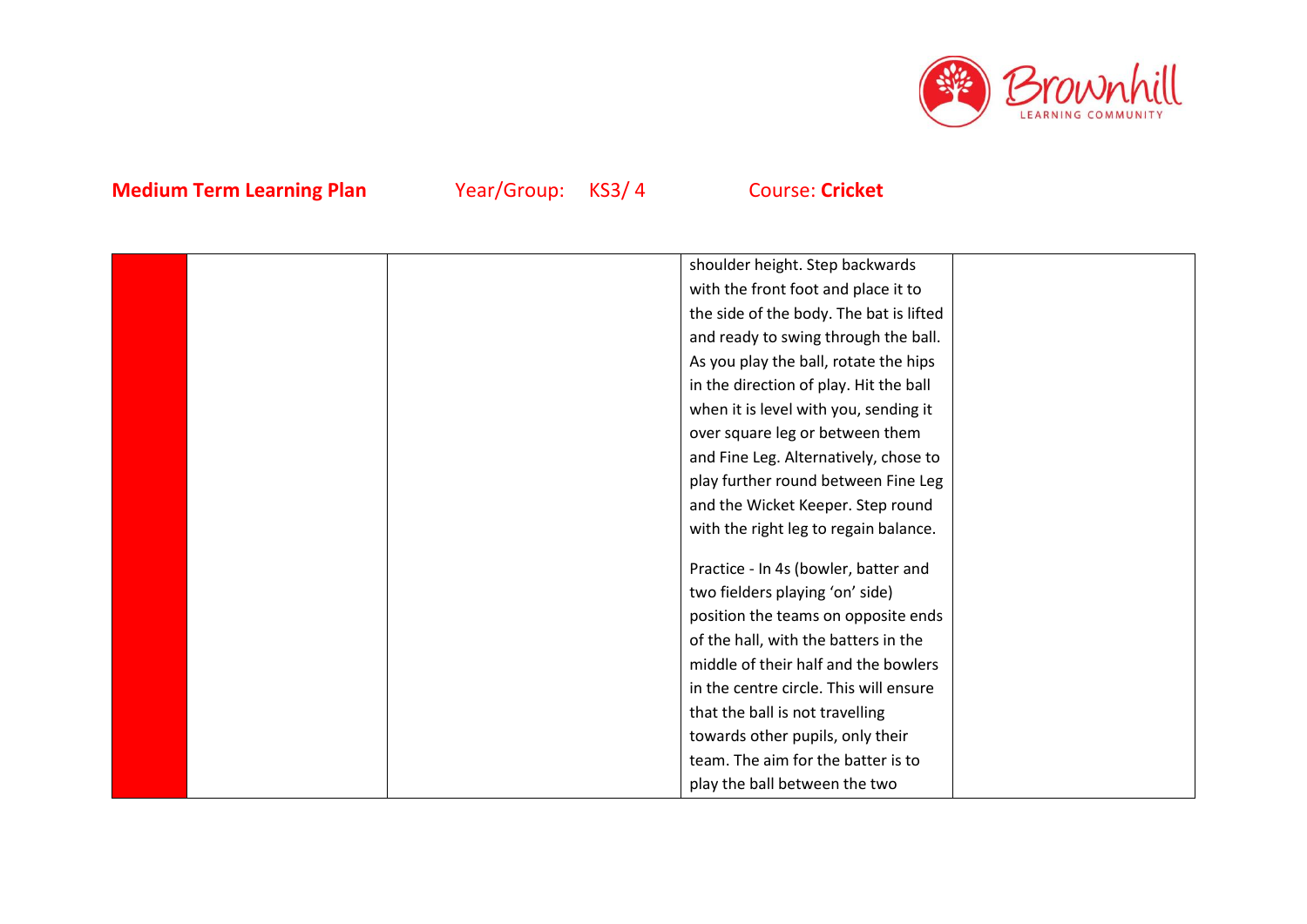

|                  |                             |                                         | fielders without putting too much      |                                 |
|------------------|-----------------------------|-----------------------------------------|----------------------------------------|---------------------------------|
|                  |                             |                                         |                                        |                                 |
|                  |                             |                                         | pace of the ball for safety. (square   |                                 |
|                  |                             |                                         | leg and fine leg). Rotate positions so |                                 |
|                  |                             |                                         | that each pupil has a turn at every    |                                 |
|                  |                             |                                         | position with at least 10 bowls.       |                                 |
|                  |                             |                                         | Again, allow the bowler, for           |                                 |
|                  |                             |                                         | accuracy, to play a simple overhead    |                                 |
|                  |                             |                                         | bowl.                                  |                                 |
|                  |                             |                                         |                                        |                                 |
|                  |                             |                                         | Game Play - as with previous           |                                 |
|                  |                             |                                         | sessions with the batter encouraged    |                                 |
|                  |                             |                                         | to play a pull shot in order to gain   |                                 |
|                  |                             |                                         | points.                                |                                 |
|                  |                             |                                         |                                        |                                 |
|                  |                             |                                         | Warm down, discussion related to       |                                 |
|                  |                             |                                         | learning and equipment away.           |                                 |
|                  |                             |                                         |                                        |                                 |
| $6 \overline{6}$ | Pupils will be able to bowl | Bowling and batting lines and their     | Warm-up and stretches are to focus     | Confident run-up with a last    |
|                  | three or more bowls         | importance when bowling.                | on the legs, back, arm, wrist and      | long stride.                    |
|                  | accurately in one over.     |                                         | shoulders.                             |                                 |
|                  |                             | How to bowl the ball correctly and with |                                        | Not crossing the Popping Crease |
|                  |                             | accuracy, when running up.              | Discussion - Pupils to tell staff the  | until after the ball has been   |
|                  |                             |                                         | fielding positions learned in the      | released.                       |
|                  |                             |                                         |                                        |                                 |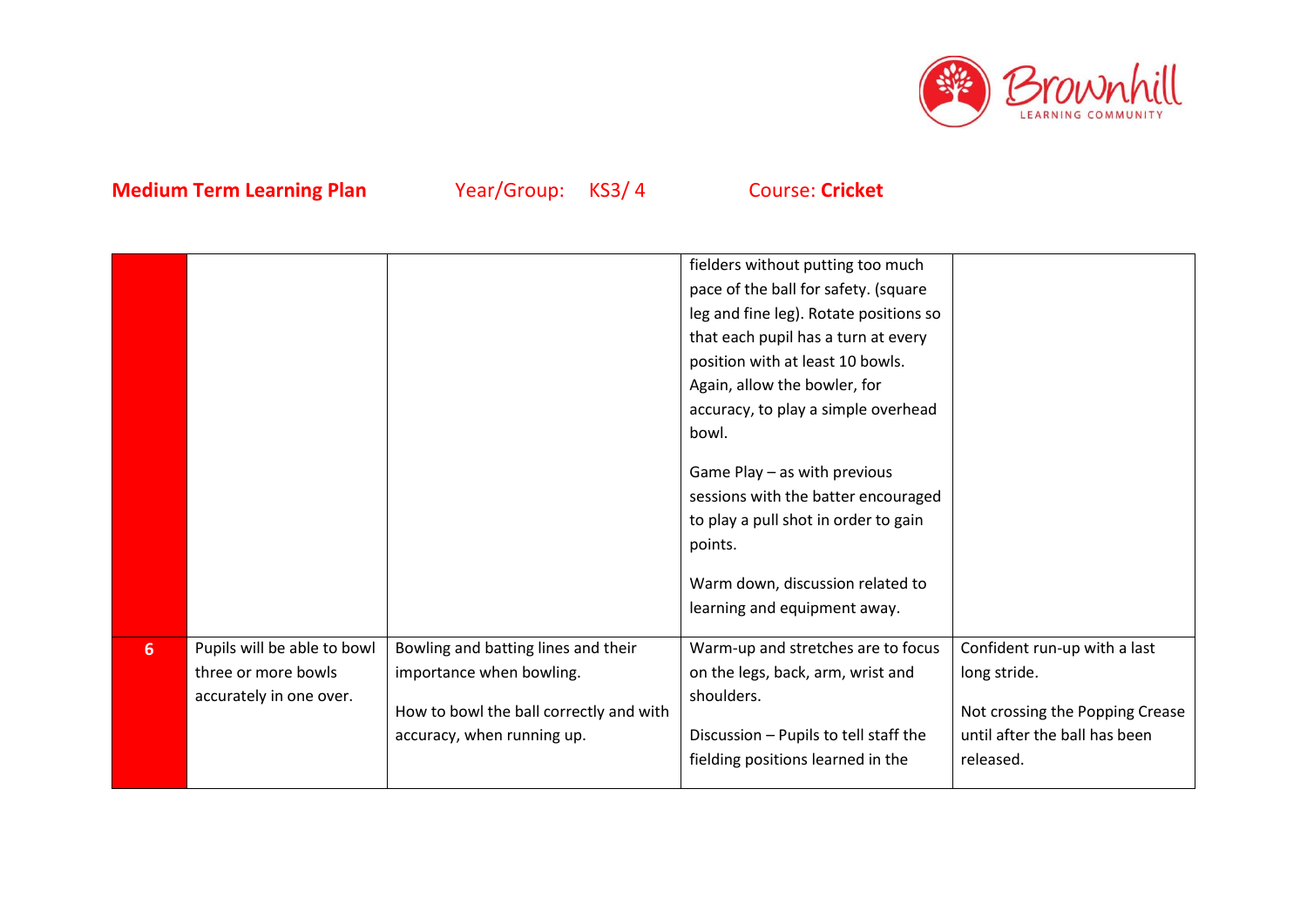

|  | Key Terminology - Bowling and      | previous lesson. They also explain     | Bowling arm moves near to and   |
|--|------------------------------------|----------------------------------------|---------------------------------|
|  | Popping Creases. No-ball and Wide. | how to play the pull shot.             | past the head - not out to the  |
|  | How a batter can be out - run-out, |                                        | side. Arm then moves across     |
|  | bowled or caught.                  | Explanation and Demonstration of       | the body once the ball has been |
|  |                                    | Bowling - Show the pupils on the       | released.                       |
|  |                                    | wicket the creases involved with       |                                 |
|  |                                    | bowling and explain their              | At least three accurate bowls   |
|  |                                    | importance. (Bowling and Popping       | during an over.                 |
|  |                                    | creases and wide lines). Explain that  |                                 |
|  |                                    | if the bowler crosses the Popping      | Peer Assessment during          |
|  |                                    | Crease before the ball is released, it | practice.                       |
|  |                                    | will be classed as a no-ball and a run |                                 |
|  |                                    | awarded to the batting team. At this   |                                 |
|  |                                    | point the umpire's arm positions       |                                 |
|  |                                    | can be demonstrated for wide and       |                                 |
|  |                                    | no-ball.                               |                                 |
|  |                                    |                                        |                                 |
|  |                                    | As the pupil runs up, at the bowling   |                                 |
|  |                                    | crease they take a last long stride    |                                 |
|  |                                    | with the opposite leg to the bowling   |                                 |
|  |                                    | arm The bowling arm is brought         |                                 |
|  |                                    | up, round behind the body and past     |                                 |
|  |                                    | the head. The ball is released when    |                                 |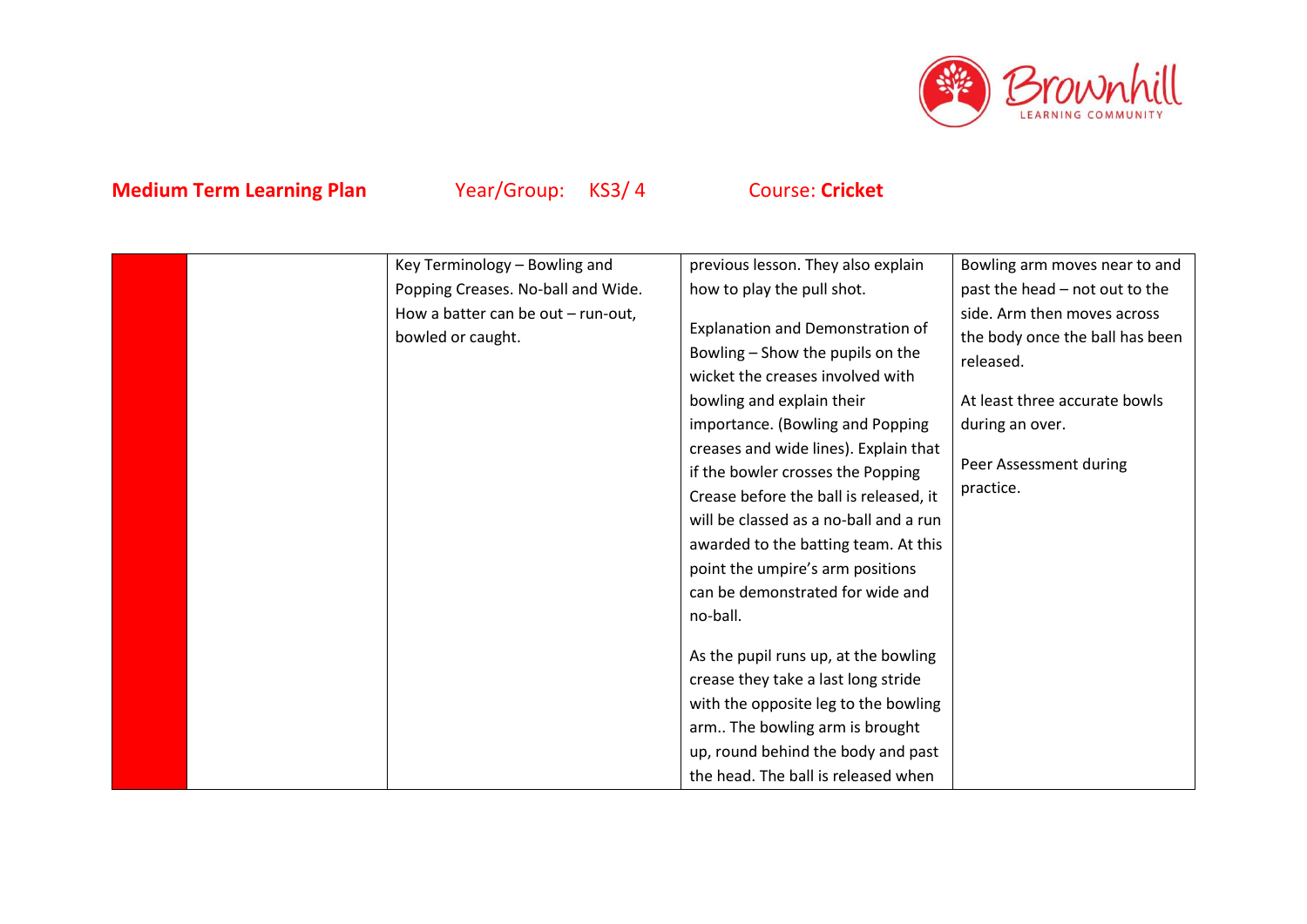

|  | the arm is high and in front of the      |  |
|--|------------------------------------------|--|
|  | body. Follow through with the arm        |  |
|  | moving across the body and               |  |
|  | stepping through with the feet. The      |  |
|  | ball should travel down the wicket       |  |
|  | towards the stumps.                      |  |
|  | Key Points - pupils find it difficult to |  |
|  | bring their arm near to and past         |  |
|  | their head, with some pupils             |  |
|  | performing a throwing action. Use        |  |
|  | Peer Assessment during the practice      |  |
|  | to combat this.                          |  |
|  | Practice - in 3's with one ball and a    |  |
|  | set of stumps or a classroom chair       |  |
|  | for a larger target. Position the        |  |
|  | stumps along one side of the hall        |  |
|  | with space behind for a wicket           |  |
|  | keeper. The other two pupils are on      |  |
|  | the other side of the hall opposite      |  |
|  | their stumps. One pupil bowls two        |  |
|  | overs with the Wicket Keeper             |  |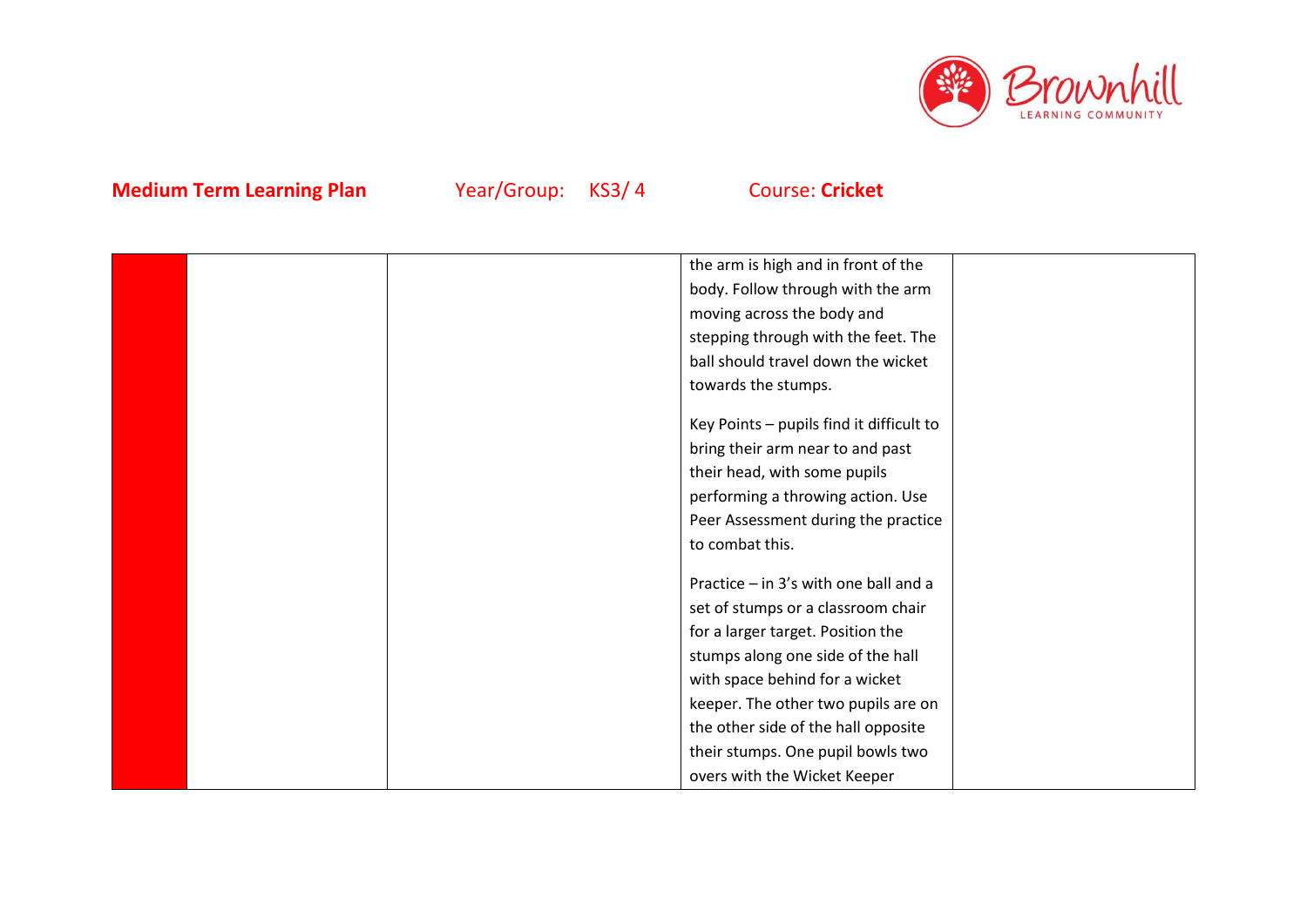

|  | fielding and returning the ball. The  |  |
|--|---------------------------------------|--|
|  | third pupil completes Peer            |  |
|  | Assessment. Rotate so that            |  |
|  | everyone has a chance at each         |  |
|  | position.                             |  |
|  |                                       |  |
|  | Game Play - Kwik Cricket. The pupils  |  |
|  | are to be in 2's. Each pair will bat  |  |
|  | together, field together, bowl and    |  |
|  | wicket keep together. Batters are to  |  |
|  | be encouraged to talk to each other   |  |
|  | so that they know if they can run     |  |
|  | without being out. The batters stay   |  |
|  | in for two whole overs, even if the   |  |
|  | stumps are hit. Bowling/Wicket        |  |
|  | Keeper pairs bowl one over each       |  |
|  | from opposite ends. Rotate the        |  |
|  | pairs after every two overs until     |  |
|  | everyone has played. Scoring: one     |  |
|  | point for each run scored. The        |  |
|  | batters do not have to run for the    |  |
|  | following points. Two points for a    |  |
|  | high ball hitting the side walls. And |  |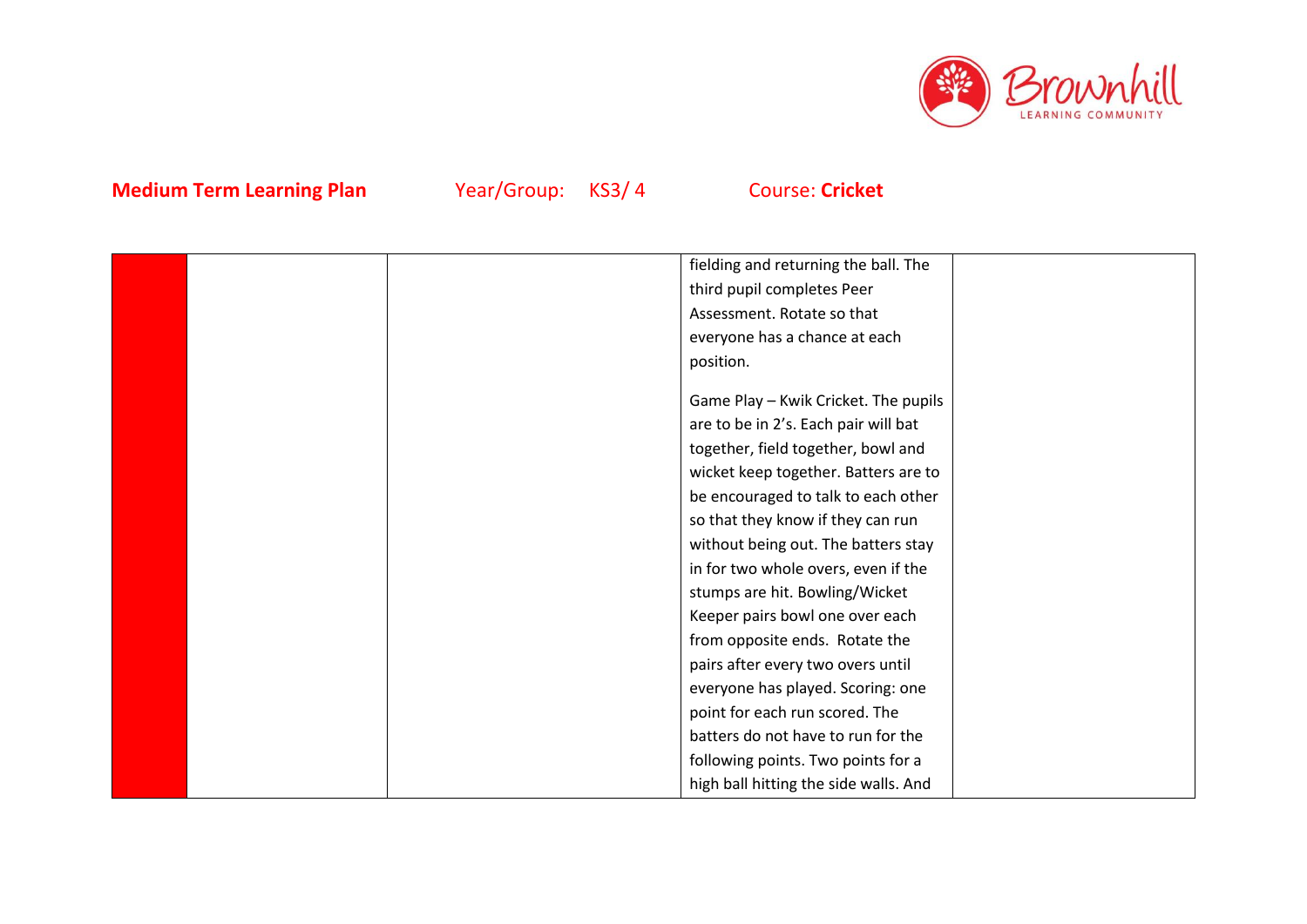

|   |                                                                        |                                                                                                                | four points when a high ball hits<br>either of the end walls. Five points<br>are to be deducted if the ball hits<br>the stumps, the batters are run-out<br>or caught. These points encourage<br>the batters to play the shots learned<br>in previous sessions.<br>To encourage pupils to bowl<br>correctly, award behaviour points<br>for every accurate bowl.<br>Once the game has finished, discuss<br>with the pupils what they have<br>learned during the lesson. Warm<br>down and equipment away. |                                                                                   |
|---|------------------------------------------------------------------------|----------------------------------------------------------------------------------------------------------------|--------------------------------------------------------------------------------------------------------------------------------------------------------------------------------------------------------------------------------------------------------------------------------------------------------------------------------------------------------------------------------------------------------------------------------------------------------------------------------------------------------|-----------------------------------------------------------------------------------|
| 7 | Will be able to field the<br>ball effectively at least<br>three times. | Catching the ball at different heights.<br>Using the leg and body as a barrier to<br>stop the ball travelling. | Warm-up and stretches focusing on<br>ankles, thigh, hamstring, back, arm<br>and shoulders.                                                                                                                                                                                                                                                                                                                                                                                                             | Making a triangle shape with<br>the hands and bring the ball in<br>when catching. |
|   |                                                                        | Fielding by chasing after the ball.                                                                            | Discussion - ask the pupils to<br>explain bowling technique from the<br>previous session. Also, to remember                                                                                                                                                                                                                                                                                                                                                                                            | Getting down the ground to<br>make a barrier when collecting                      |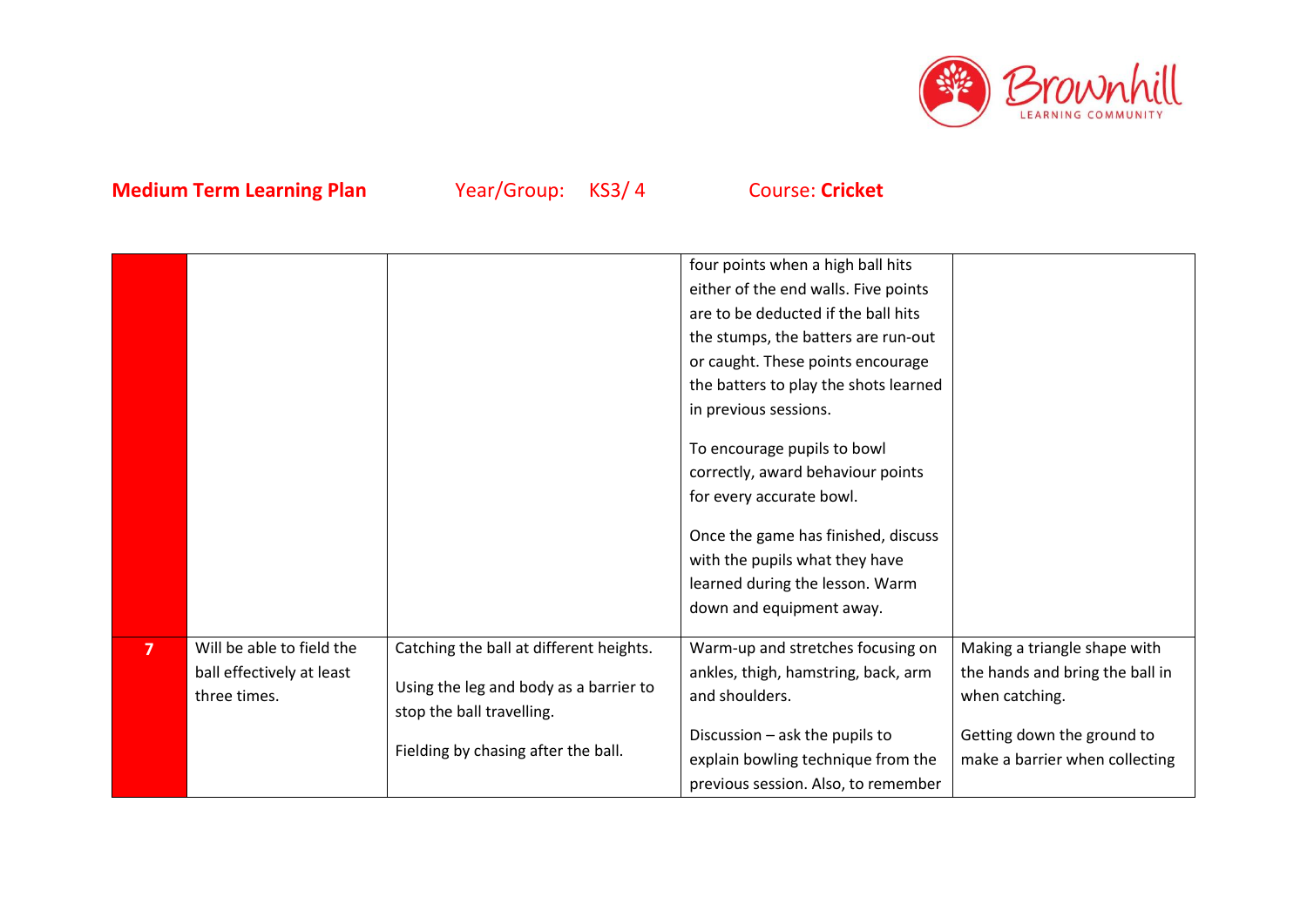

|  | the creases and their relevance        | the ball, standing and returning   |
|--|----------------------------------------|------------------------------------|
|  | during the game.                       | it.                                |
|  |                                        |                                    |
|  | Skill 1 - Demonstrate hand position    | Placing the right foot next to the |
|  | for catching. When the ball is         | ball and picking it up with the    |
|  | coming towards you, reach towards      | right hand, turning and            |
|  | it with both hands (making a           | returning it. (For a left-handed   |
|  | triangle shape with the thumbs and     | pupil it would be the other way    |
|  | first fingers together). As the ball   | round).                            |
|  | enters the hands, bring the arms       |                                    |
|  | towards my chest (or for a high ball   |                                    |
|  | back over my head), closing my         |                                    |
|  | hands around the ball. This takes      |                                    |
|  | the power off the ball speed. In       |                                    |
|  | pairs spread the pupils out along the  |                                    |
|  | length of the hall, standing opposite  |                                    |
|  | their partner. For safety reasons,     |                                    |
|  | use tennis balls and explain that      |                                    |
|  | they are to be cooperative. Allow      |                                    |
|  | the pupils to practice catching the    |                                    |
|  | ball at different heights, for several |                                    |
|  | minutes.                               |                                    |
|  |                                        |                                    |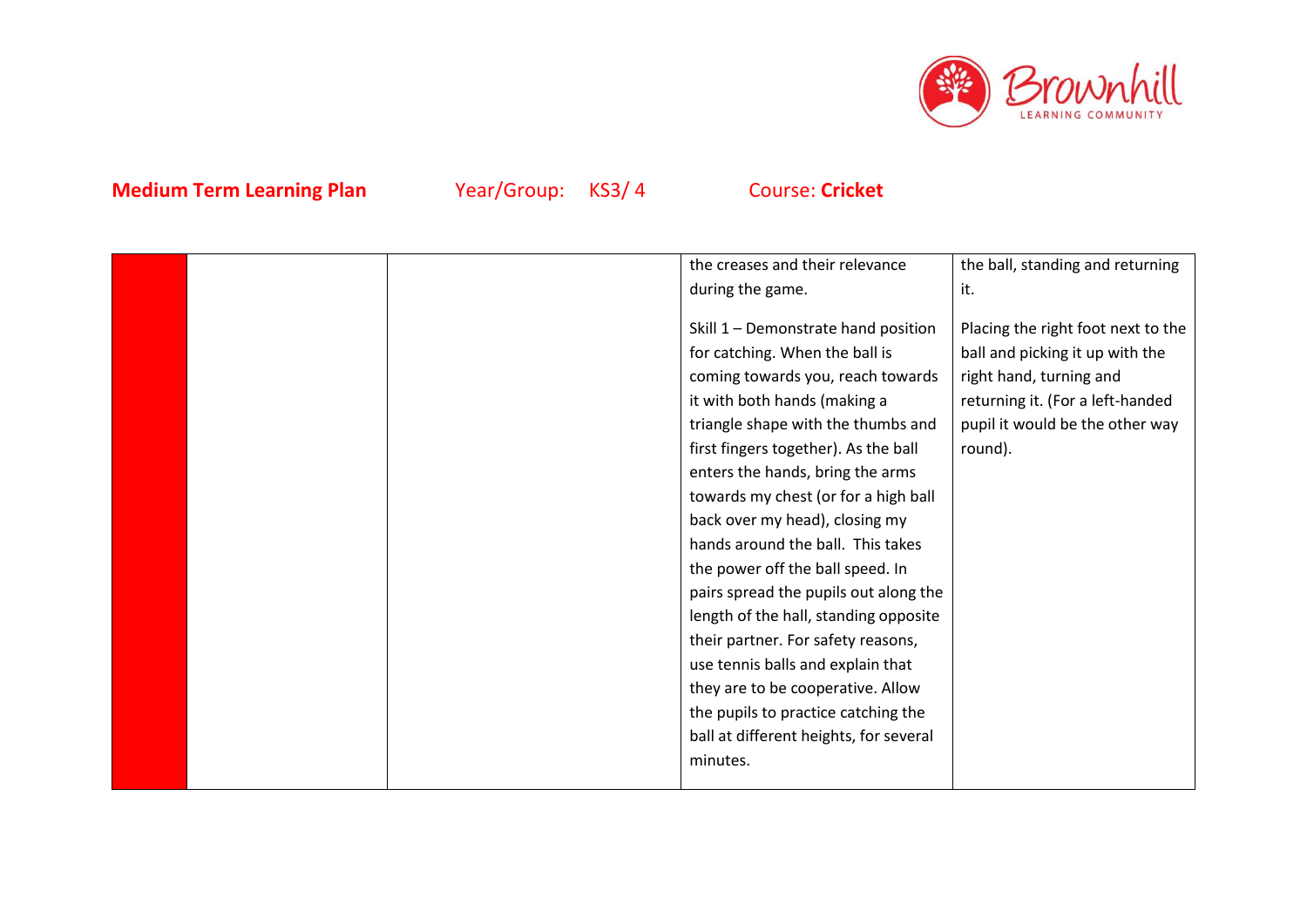

|  | Skill 2 - long barrier. (Right handed     |  |
|--|-------------------------------------------|--|
|  | fielder). When the ball is coming         |  |
|  | towards you, get down on to the           |  |
|  | floor with your left leg kneeing and      |  |
|  | the right foot flat and knee bent.        |  |
|  | The ball, if missed with the hands,       |  |
|  | will hit the left calf. This is using the |  |
|  | leg as a barrier. If it pops up, then     |  |
|  | the body is in the way. Point the         |  |
|  | fingers down to the ground to             |  |
|  | collect the ball. Stand and step          |  |
|  | forward with the right leg and throw      |  |
|  | the ball back. In the same pairs and      |  |
|  | positions in the hall. Pupils work        |  |
|  | cooperatively to bowl the ball along      |  |
|  | the floor for their partner to            |  |
|  | perform a long barrier.                   |  |
|  |                                           |  |
|  | Skill 3 - Chasing a ball that is rolling  |  |
|  | along the ground. When you reach          |  |
|  | the ball (for a right handed player)      |  |
|  | place the right foot next to the ball.    |  |
|  | Let the ball roll into your right hand,   |  |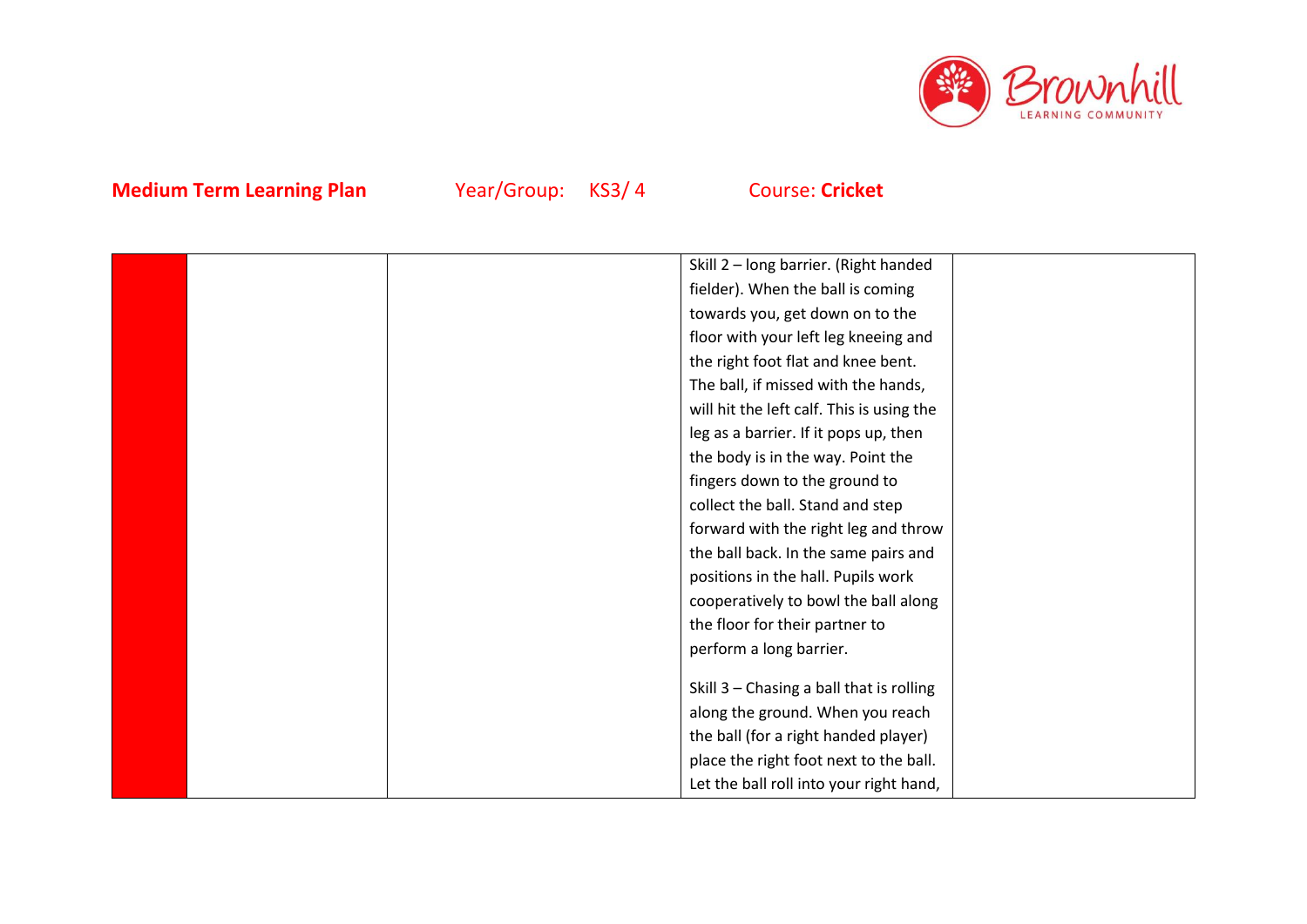

|  | with the fingers pointing down.        |  |
|--|----------------------------------------|--|
|  | Stand upright, turn with the left leg  |  |
|  | and throw the ball back to your        |  |
|  | partner. Again, in their pairs but,    |  |
|  | now using the length of the hall.      |  |
|  | Pupil A rolls the ball along the floor |  |
|  | for Pupil B to chase after, field and  |  |
|  | return the ball. Swap. Let the pupils  |  |
|  | practice for several minutes.          |  |
|  |                                        |  |
|  | Game Play - Non-stop cricket.          |  |
|  | Equipment – one set of stumps, one     |  |
|  | bat, one ball and two cones. Place     |  |
|  | the stumps on the wicket and the       |  |
|  | cones, one on either side of the hall  |  |
|  | slightly in front of the stumps.       |  |
|  | Rules - each pupil plays for himself   |  |
|  | or herself and aims to hit the ball,   |  |
|  | then run around one of the cones       |  |
|  | and back to the crease. They can       |  |
|  | chose which cone to run round.         |  |
|  | They must run every time the ball is   |  |
|  | bowled. For every run they             |  |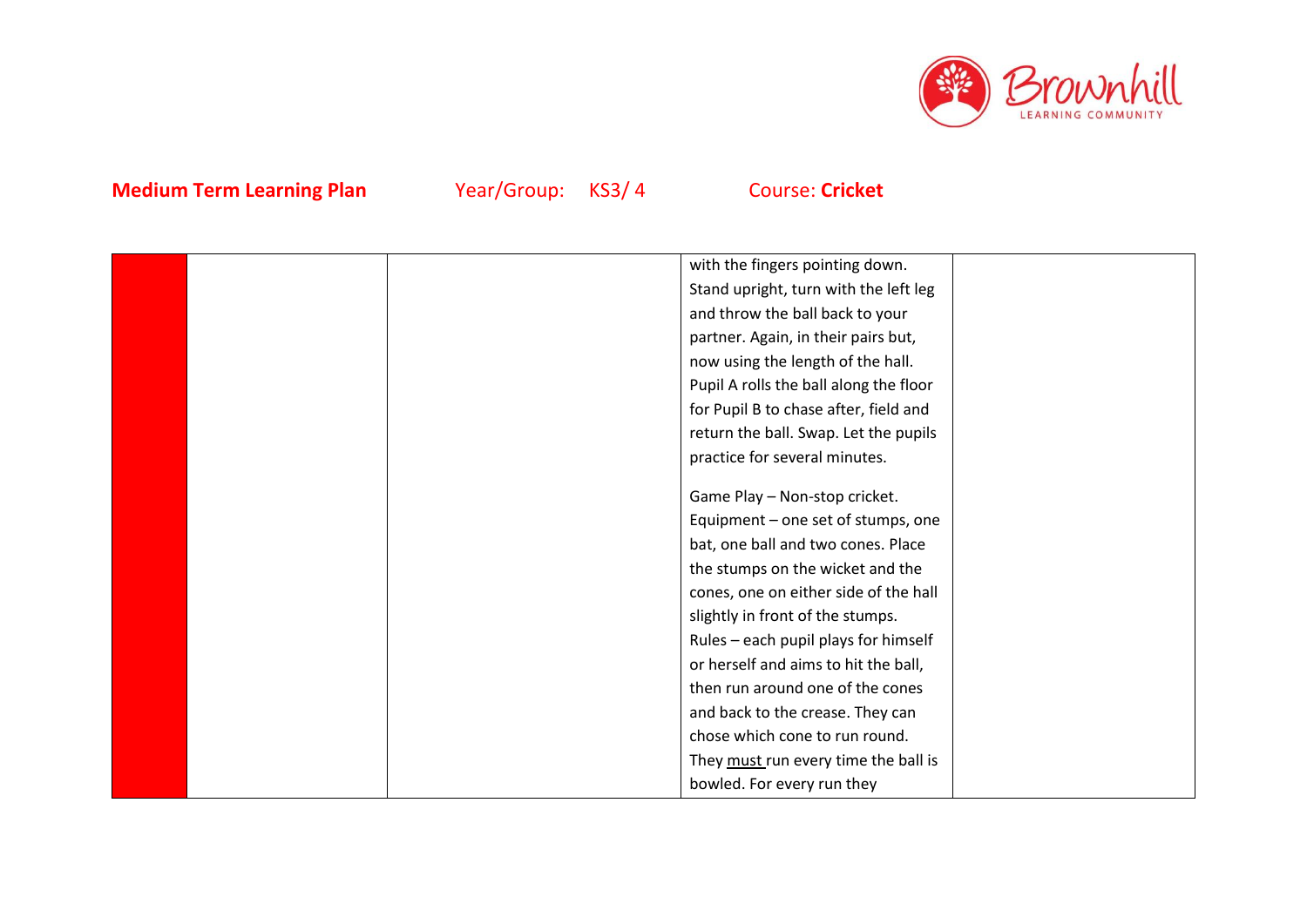

|   |                            |                                           | complete, the pupil scores one run.  |                                  |
|---|----------------------------|-------------------------------------------|--------------------------------------|----------------------------------|
|   |                            |                                           | Everyone else fields. Take turns     |                                  |
|   |                            |                                           | bowling. The winner is the pupil     |                                  |
|   |                            |                                           | with most runs when every has had    |                                  |
|   |                            |                                           | a turn at batting and been either    |                                  |
|   |                            |                                           | bowled out, run out or caught.       |                                  |
|   |                            |                                           | Encourage fielders to use the skills |                                  |
|   |                            |                                           | learned during the lesson.           |                                  |
|   |                            |                                           | Discussion related to the fielding   |                                  |
|   |                            |                                           | skills with the pupils answering     |                                  |
|   |                            |                                           | questions and explaining.            |                                  |
|   |                            |                                           |                                      |                                  |
|   |                            |                                           | Warm down and equipment away.        |                                  |
|   |                            |                                           |                                      |                                  |
|   |                            |                                           |                                      |                                  |
| 8 | During the lesson, the     | One full game of Kwik Cricket with        | Warm-up and Stretches related to     | Pupils demonstrate a wide use    |
|   | pupils will be able to     | pupils given the opportunity to apply     | the whole body.                      | of different shots when batting. |
|   | apply the skills in a game | their skills during game play.            |                                      |                                  |
|   | of cricket.                |                                           | Discussion related to what they      | Pupils bowl accurately at least  |
|   |                            | Pupils will also be given the opportunity | have learned during all of the       | three times during one over.     |
|   |                            | to Umpire.                                | sessions focusing on the shots,      | Pupils demonstrate good          |
|   |                            |                                           | bowling and fielding.                |                                  |
|   |                            |                                           |                                      | fielding techniques (catching,   |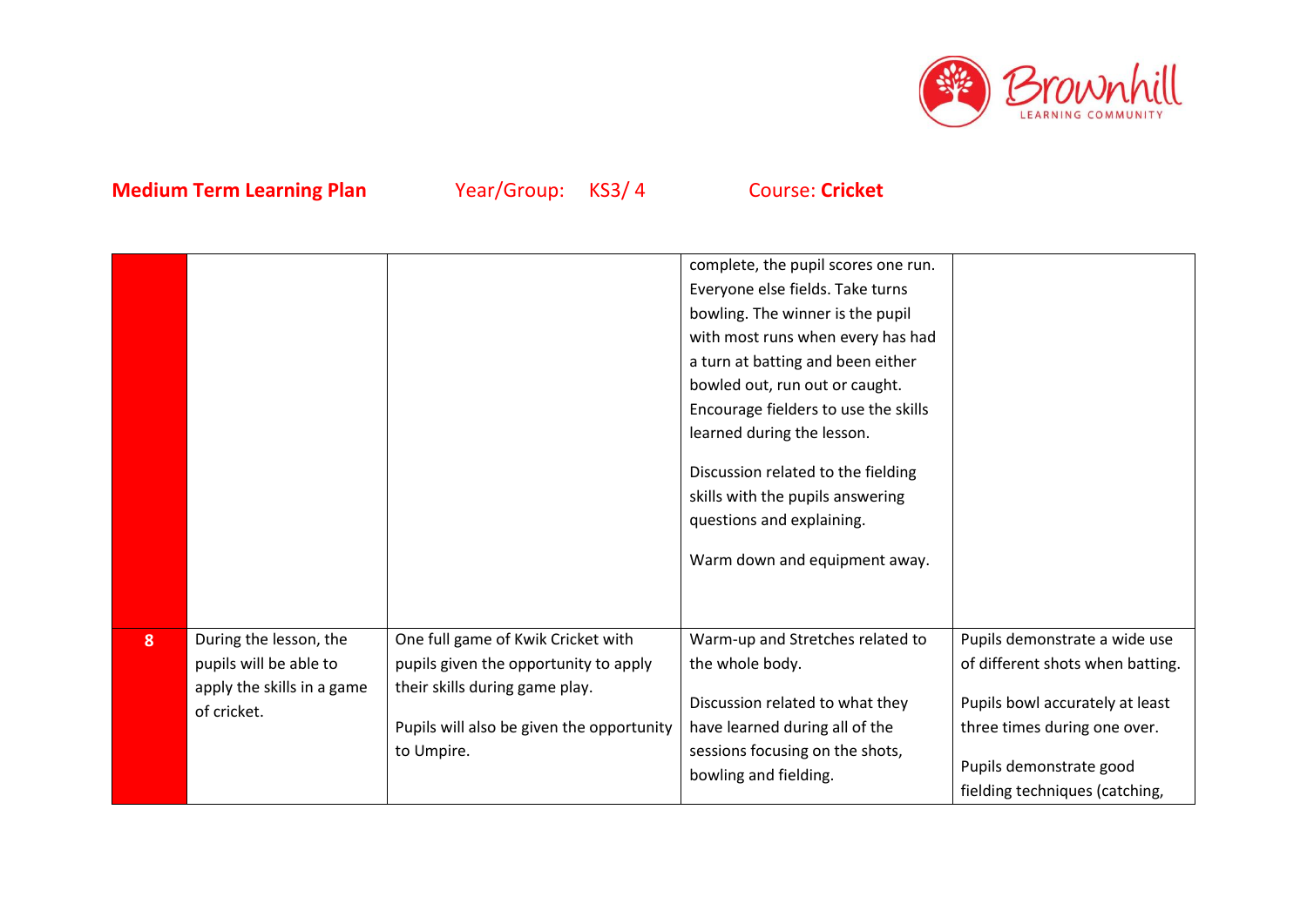

|  | Explanation of Kwik Cricket and      | chasing and long barrier) during |
|--|--------------------------------------|----------------------------------|
|  | pupils will also be asked to Umpire  | the game. This can be the same   |
|  | as a pair.                           | one three times because the      |
|  |                                      | ball won't necessary go to       |
|  | Game Play - Kwik Cricket. The pupils | them.                            |
|  | are to be in 2's. Each pair will bat |                                  |
|  | together, field together, bowl and   | Self-Assessment Tracking Sheet   |
|  | wicket keep together and also        | to be completed.                 |
|  | Umpire together. Explain where the   |                                  |
|  | Umpires stand (Main Umpire behind    |                                  |
|  | the bowler's stumps. Second          |                                  |
|  | Umpire at Square Leg). Batters are   |                                  |
|  | to be encouraged to talk to each     |                                  |
|  | other so that they know if they can  |                                  |
|  | run without being out. The batters   |                                  |
|  | stay in for two whole overs, even if |                                  |
|  | the stumps are hit. Bowling/Wicket   |                                  |
|  | Keeper pairs bowl one over each      |                                  |
|  | from opposite ends. Rotate the       |                                  |
|  | pairs after every two overs until    |                                  |
|  | everyone has played. Scoring: one    |                                  |
|  | point for each run scored. The       |                                  |
|  | batters do not have to run for the   |                                  |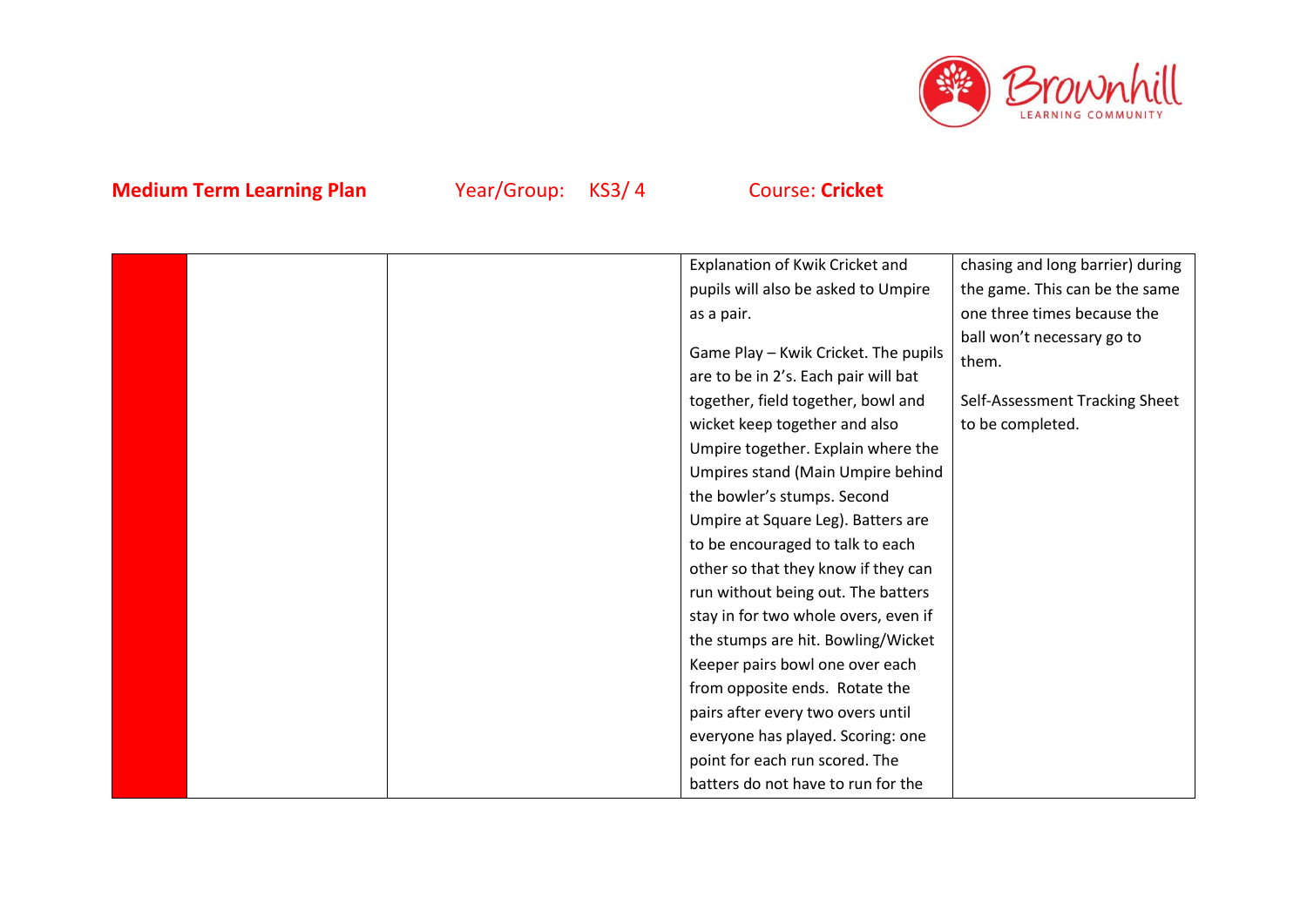

|  | following points. Two points for a    |  |
|--|---------------------------------------|--|
|  | high ball hitting the side walls. And |  |
|  | four points when a high ball hits     |  |
|  | either of the end walls. Five points  |  |
|  | are to be deducted if the ball hits   |  |
|  | the stumps, the batters are run-out   |  |
|  | or caught. These points encourage     |  |
|  | the batters to play the shots learned |  |
|  | in previous sessions.                 |  |
|  |                                       |  |
|  | Fielders are to be encouraged to use  |  |
|  | the skills they have learned and to   |  |
|  | make informed decisions as to         |  |
|  | where the ball needs to be thrown     |  |
|  | to (either the bowler or the wicket   |  |
|  | keeper depending on where the         |  |
|  | batters are).                         |  |
|  |                                       |  |
|  | Once every pupil has taken a turn at  |  |
|  | fielding, bowling, wicket keeping,    |  |
|  | batting and umpiring, the game is     |  |
|  | finished. The pair with the most      |  |
|  | runs are the winners.                 |  |
|  |                                       |  |